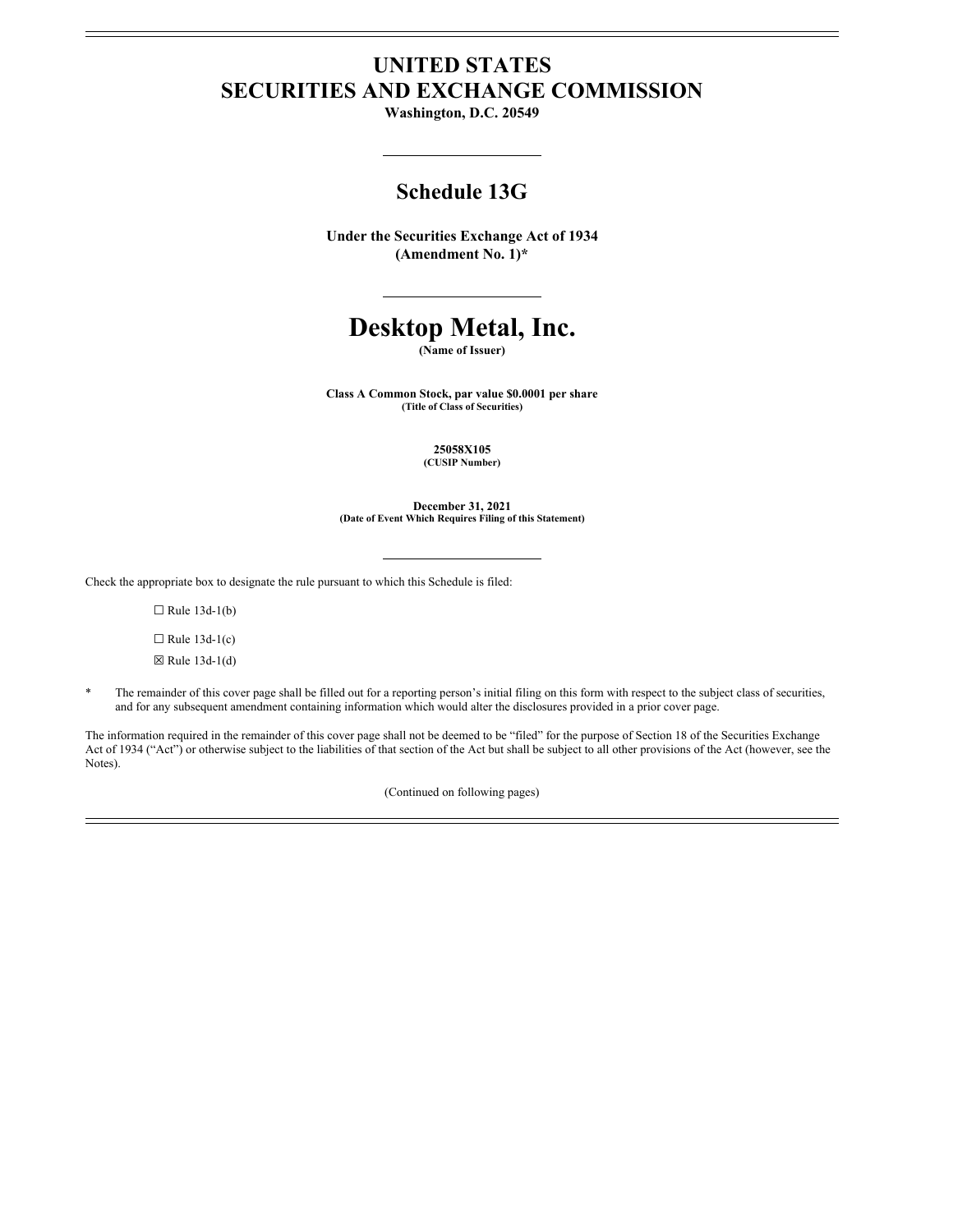|                |                                                              |                 | NAME OF REPORTING PERSONS                                            |  |  |
|----------------|--------------------------------------------------------------|-----------------|----------------------------------------------------------------------|--|--|
|                |                                                              |                 |                                                                      |  |  |
|                | GV 2016, L.P.                                                |                 |                                                                      |  |  |
| $\overline{2}$ |                                                              |                 | CHECK THE APPROPRIATE BOX IF A MEMBER OF A GROUP                     |  |  |
|                |                                                              |                 |                                                                      |  |  |
| 3              | (a) $\Box$<br><b>SEC USE ONLY</b>                            | $(b) \boxtimes$ |                                                                      |  |  |
|                |                                                              |                 |                                                                      |  |  |
| 4              |                                                              |                 | CITIZENSHIP OR PLACE OF ORGANIZATION                                 |  |  |
|                |                                                              |                 |                                                                      |  |  |
|                | Delaware                                                     |                 |                                                                      |  |  |
|                |                                                              | 5               | <b>SOLE VOTING POWER</b>                                             |  |  |
|                |                                                              |                 |                                                                      |  |  |
|                | <b>NUMBER OF</b>                                             | 6               | 5,669,935(1)<br><b>SHARED VOTING POWER</b>                           |  |  |
|                | <b>SHARES</b>                                                |                 |                                                                      |  |  |
|                | <b>BENEFICIALLY</b>                                          |                 | See response to row 5.                                               |  |  |
|                | <b>OWNED BY</b>                                              | $\tau$          | <b>SOLE DISPOSITIVE POWER</b>                                        |  |  |
|                | <b>EACH</b><br><b>REPORTING</b>                              |                 |                                                                      |  |  |
|                | PERSON WITH:                                                 |                 | 5,669,935(2)                                                         |  |  |
|                |                                                              | 8               | <b>SHARED DISPOSITIVE POWER</b>                                      |  |  |
|                |                                                              |                 |                                                                      |  |  |
|                |                                                              |                 | See response to row 7.                                               |  |  |
| 9              | AGGREGATE AMOUNT BENEFICIALLY OWNED BY EACH REPORTING PERSON |                 |                                                                      |  |  |
|                | 5,669,935                                                    |                 |                                                                      |  |  |
| 10             |                                                              |                 | CHECK BOX IF THE AGGREGATE AMOUNT IN ROW (9) EXCLUDES CERTAIN SHARES |  |  |
|                |                                                              |                 |                                                                      |  |  |
|                | $\Box$                                                       |                 |                                                                      |  |  |
| 11             |                                                              |                 | PERCENT OF CLASS REPRESENTED BY AMOUNT IN ROW 9                      |  |  |
|                |                                                              |                 |                                                                      |  |  |
|                | $1.82\%$ (3)                                                 |                 |                                                                      |  |  |
| 12             |                                                              |                 | TYPE OF REPORTING PERSON                                             |  |  |
|                | PN                                                           |                 |                                                                      |  |  |
|                |                                                              |                 |                                                                      |  |  |

(1) Consists of 5,669,935 shares of the Issuer's Class A Common Stock held directly by GV 2016, L.P. GV 2016 GP, L.P. (the general partner of GV 2016, L.P.), GV 2016 GP, L.L.C. (the general partner of GV 2016 GP, L.P.), Alphabet Holdings LLC (the sole member of GV 2016 GP, L.L.C.), XXVI Holdings Inc. (the sole member of Alphabet Holdings LLC), and Alphabet Inc. (the controlling stockholder of XXVI Holdings Inc.) may each be deemed to have sole power to vote the shares held directly by GV 2016, L.P.

(2) Consists of 5,669,935 shares of the Issuer's Class A Common Stock held directly by GV 2016, L.P. GV 2016 GP, L.P. (the general partner of GV 2016, L.P.), GV 2016 GP, L.L.C. (the general partner of GV 2016 GP, L.P.), Alphabet Holdings LLC (the sole member of GV 2016 GP, L.L.C.), XXVI Holdings Inc. (the sole member of Alphabet Holdings LLC), and Alphabet Inc. (the controlling stockholder of XXVI Holdings Inc.) may each be deemed to have sole power to dispose of the shares held directly by GV 2016, L.P.

(3) Based on 311,014,335 shares of the Issuer's Class A Common Stock outstanding as of November 12, 2021 as disclosed in the Issuer's Form10-Q filed with the Securities and Exchange Commission on November 15, 2021.

Page 2 of 19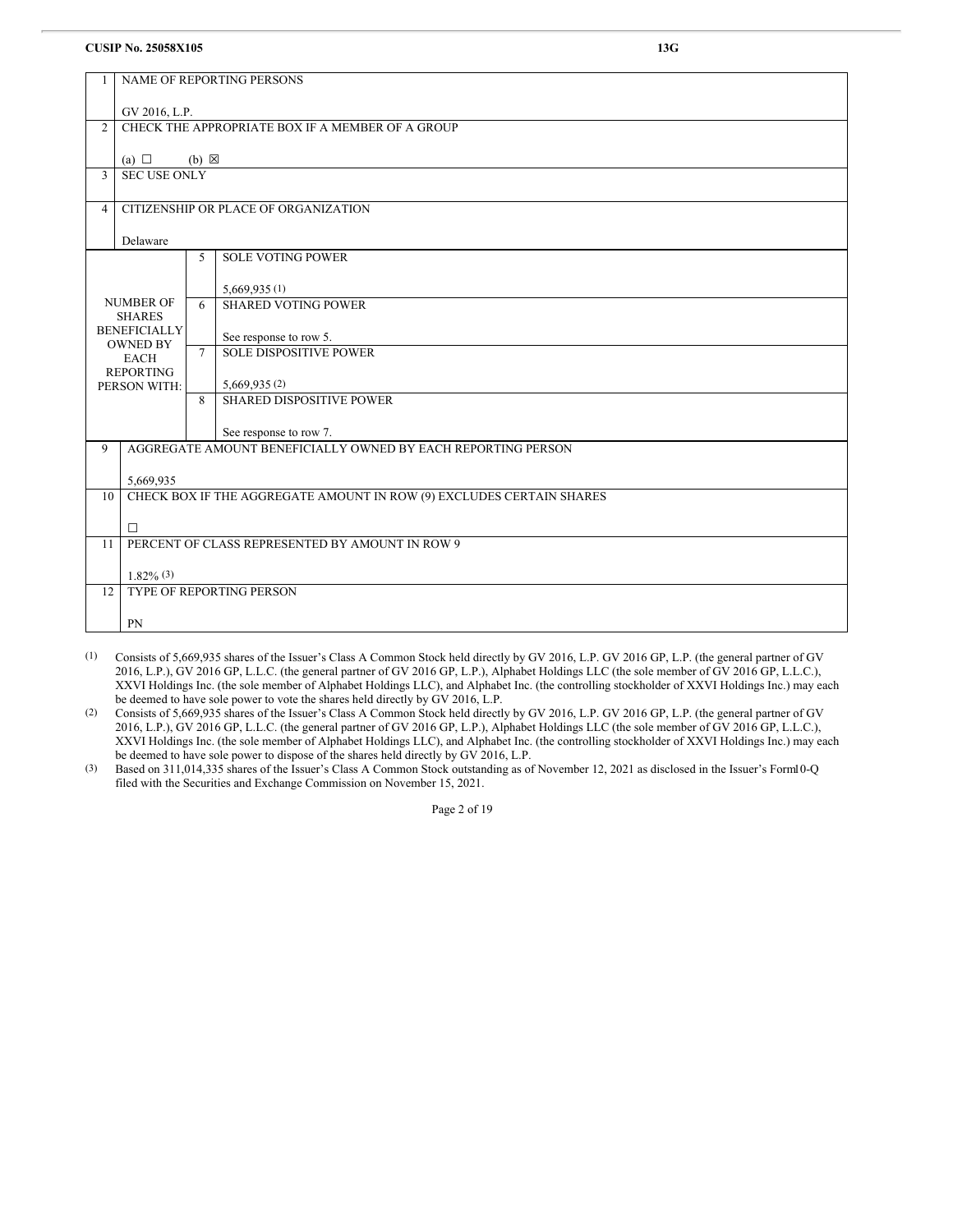|                | <b>CUSIP No. 25058X105</b><br>13G |                 |                                                                      |  |  |
|----------------|-----------------------------------|-----------------|----------------------------------------------------------------------|--|--|
|                | NAME OF REPORTING PERSONS         |                 |                                                                      |  |  |
|                | GV 2016 GP, L.P.                  |                 |                                                                      |  |  |
| 2              |                                   |                 | CHECK THE APPROPRIATE BOX IF A MEMBER OF A GROUP                     |  |  |
|                | (a) $\Box$                        | $(b) \boxtimes$ |                                                                      |  |  |
| 3              | <b>SEC USE ONLY</b>               |                 |                                                                      |  |  |
| $\overline{4}$ |                                   |                 | CITIZENSHIP OR PLACE OF ORGANIZATION                                 |  |  |
|                | Delaware                          |                 |                                                                      |  |  |
|                |                                   | 5               | <b>SOLE VOTING POWER</b>                                             |  |  |
|                |                                   |                 | 5,669,935(1)                                                         |  |  |
|                | <b>NUMBER OF</b><br><b>SHARES</b> | 6               | <b>SHARED VOTING POWER</b>                                           |  |  |
|                | <b>BENEFICIALLY</b>               |                 | See response to row 5.                                               |  |  |
|                | <b>OWNED BY</b><br><b>EACH</b>    | $\tau$          | <b>SOLE DISPOSITIVE POWER</b>                                        |  |  |
|                | <b>REPORTING</b><br>PERSON WITH:  |                 | 5,669,935(2)                                                         |  |  |
|                |                                   | 8               | <b>SHARED DISPOSITIVE POWER</b>                                      |  |  |
|                |                                   |                 | See response to row 7.                                               |  |  |
| 9              |                                   |                 | AGGREGATE AMOUNT BENEFICIALLY OWNED BY EACH REPORTING PERSON         |  |  |
|                | 5,669,935                         |                 |                                                                      |  |  |
| 10             |                                   |                 | CHECK BOX IF THE AGGREGATE AMOUNT IN ROW (9) EXCLUDES CERTAIN SHARES |  |  |
|                | $\Box$                            |                 |                                                                      |  |  |
| 11             |                                   |                 | PERCENT OF CLASS REPRESENTED BY AMOUNT IN ROW 9                      |  |  |
|                | $1.82\%$ (3)                      |                 |                                                                      |  |  |
| 12             |                                   |                 | <b>TYPE OF REPORTING PERSON</b>                                      |  |  |
|                | PN                                |                 |                                                                      |  |  |

(1) Consists of 5,669,935 shares of the Issuer's Class A Common Stock held directly by GV 2016, L.P. GV 2016 GP, L.P. (the general partner of GV 2016, L.P.), GV 2016 GP, L.L.C. (the general partner of GV 2016 GP, L.P.), Alphabet Holdings LLC (the sole member of GV 2016 GP, L.L.C.), XXVI Holdings Inc. (the sole member of Alphabet Holdings LLC), and Alphabet Inc. (the controlling stockholder of XXVI Holdings Inc.) may each be deemed to have sole power to vote the shares held directly by GV 2016, L.P.

(2) Consists of 5,669,935 shares of the Issuer's Class A Common Stock held directly by GV 2016, L.P. GV 2016 GP, L.P. (the general partner of GV 2016, L.P.), GV 2016 GP, L.L.C. (the general partner of GV 2016 GP, L.P.), Alphabet Holdings LLC (the sole member of GV 2016 GP, L.L.C.), XXVI Holdings Inc. (the sole member of Alphabet Holdings LLC), and Alphabet Inc. (the controlling stockholder of XXVI Holdings Inc.) may each be deemed to have sole power to dispose of the shares held directly by GV 2016, L.P.

(3) Based on 311,014,335 shares of the Issuer's Class A Common Stock outstanding as of November 12, 2021 as disclosed in the Issuer's Form10-Q filed with the Securities and Exchange Commission on November 15, 2021.

Page 3 of 19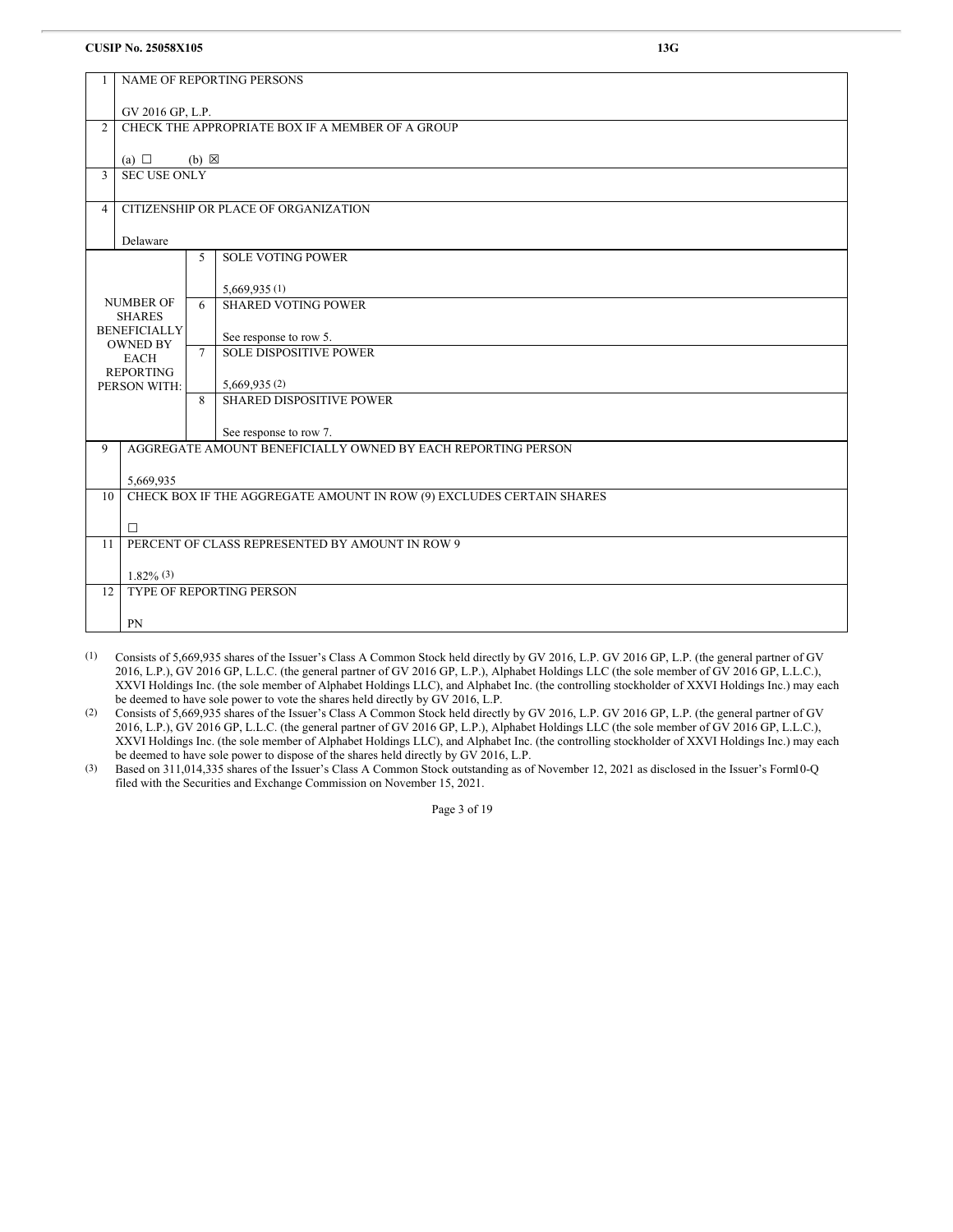| 1              | NAME OF REPORTING PERSONS                                                  |                 |                                                              |  |  |
|----------------|----------------------------------------------------------------------------|-----------------|--------------------------------------------------------------|--|--|
|                | GV 2016 GP, L.L.C.                                                         |                 |                                                              |  |  |
| $\overline{2}$ |                                                                            |                 | CHECK THE APPROPRIATE BOX IF A MEMBER OF A GROUP             |  |  |
|                | (a) $\Box$                                                                 | $(b) \boxtimes$ |                                                              |  |  |
| 3              | <b>SEC USE ONLY</b>                                                        |                 |                                                              |  |  |
| $\overline{4}$ |                                                                            |                 | CITIZENSHIP OR PLACE OF ORGANIZATION                         |  |  |
|                | Delaware                                                                   |                 |                                                              |  |  |
|                |                                                                            | 5               | <b>SOLE VOTING POWER</b>                                     |  |  |
|                |                                                                            |                 | 5,669,935(1)                                                 |  |  |
|                | <b>NUMBER OF</b><br><b>SHARES</b>                                          | 6               | <b>SHARED VOTING POWER</b>                                   |  |  |
|                | <b>BENEFICIALLY</b><br><b>OWNED BY</b>                                     |                 | See response to row 5.                                       |  |  |
|                | <b>EACH</b>                                                                | $\tau$          | <b>SOLE DISPOSITIVE POWER.</b>                               |  |  |
|                | <b>REPORTING</b><br>PERSON WITH:                                           |                 | 5,669,935(2)                                                 |  |  |
|                |                                                                            | 8               | <b>SHARED DISPOSITIVE POWER</b>                              |  |  |
|                |                                                                            |                 | See response to row 7.                                       |  |  |
| 9              |                                                                            |                 | AGGREGATE AMOUNT BENEFICIALLY OWNED BY EACH REPORTING PERSON |  |  |
| 5,669,935      |                                                                            |                 |                                                              |  |  |
|                | CHECK BOX IF THE AGGREGATE AMOUNT IN ROW (9) EXCLUDES CERTAIN SHARES<br>10 |                 |                                                              |  |  |
|                | $\Box$                                                                     |                 |                                                              |  |  |
| 11             |                                                                            |                 | PERCENT OF CLASS REPRESENTED BY AMOUNT IN ROW 9              |  |  |
|                | $1.82\%$ (3)                                                               |                 |                                                              |  |  |
| 12             | TYPE OF REPORTING PERSON<br>00                                             |                 |                                                              |  |  |
|                |                                                                            |                 |                                                              |  |  |

(1) Consists of 5,669,935 shares of the Issuer's Class A Common Stock held directly by GV 2016, L.P. GV 2016 GP, L.P. (the general partner of GV 2016, L.P.), GV 2016 GP, L.L.C. (the general partner of GV 2016 GP, L.P.), Alphabet Holdings LLC (the sole member of GV 2016 GP, L.L.C.), XXVI Holdings Inc. (the sole member of Alphabet Holdings LLC), and Alphabet Inc. (the controlling stockholder of XXVI Holdings Inc.) may each be deemed to have sole power to vote the shares held directly by GV 2016, L.P.

(2) Consists of 5,669,935 shares of the Issuer's Class A Common Stock held directly by GV 2016, L.P. GV 2016 GP, L.P. (the general partner of GV 2016, L.P.), GV 2016 GP, L.L.C. (the general partner of GV 2016 GP, L.P.), Alphabet Holdings LLC (the sole member of GV 2016 GP, L.L.C.), XXVI Holdings Inc. (the sole member of Alphabet Holdings LLC), and Alphabet Inc. (the controlling stockholder of XXVI Holdings Inc.) may each be deemed to have sole power to dispose of the shares held directly by GV 2016, L.P.

(3) Based on 311,014,335 shares of the Issuer's Class A Common Stock outstanding as of November 12, 2021 as disclosed in the Issuer's Form10-Q filed with the Securities and Exchange Commission on November 15, 2021.

Page 4 of 19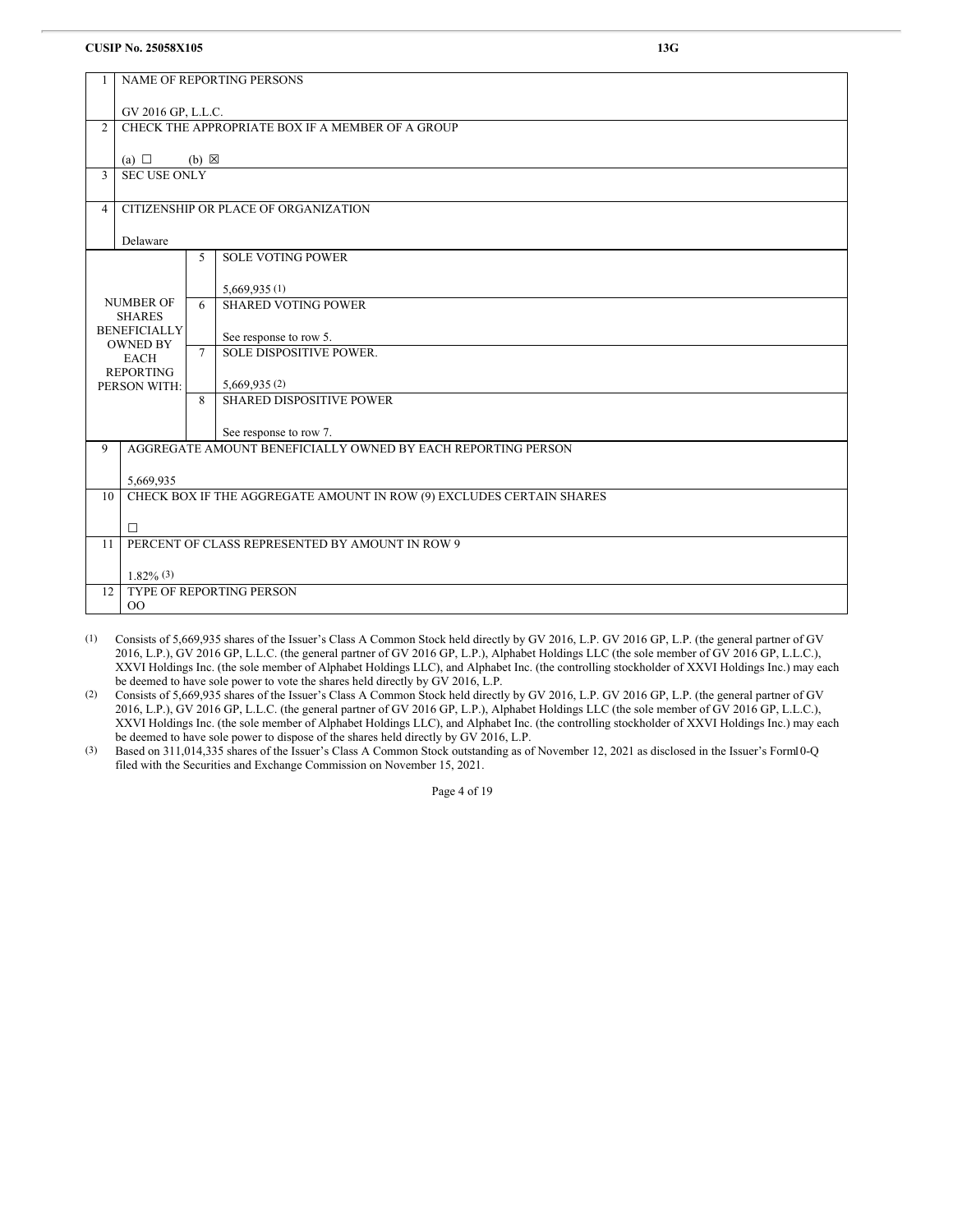|                | <b>NAME OF REPORTING PERSONS</b>                                     |                 |                                                              |  |  |
|----------------|----------------------------------------------------------------------|-----------------|--------------------------------------------------------------|--|--|
|                | GV 2017, L.P.                                                        |                 |                                                              |  |  |
| $\overline{2}$ |                                                                      |                 | CHECK THE APPROPRIATE BOX IF A MEMBER OF A GROUP             |  |  |
|                | (a) $\Box$                                                           | $(b) \boxtimes$ |                                                              |  |  |
| 3              | <b>SEC USE ONLY</b>                                                  |                 |                                                              |  |  |
| $\overline{4}$ |                                                                      |                 | CITIZENSHIP OR PLACE OF ORGANIZATION                         |  |  |
|                | Delaware                                                             |                 |                                                              |  |  |
|                |                                                                      | 5               | <b>SOLE VOTING POWER</b>                                     |  |  |
|                |                                                                      |                 | 2,332,177(4)                                                 |  |  |
|                | <b>NUMBER OF</b><br><b>SHARES</b>                                    | 6               | <b>SHARED VOTING POWER</b>                                   |  |  |
|                | <b>BENEFICIALLY</b><br><b>OWNED BY</b>                               |                 | See response to row 5.                                       |  |  |
|                | <b>EACH</b><br><b>REPORTING</b>                                      | $\tau$          | <b>SOLE DISPOSITIVE POWER</b>                                |  |  |
|                | PERSON WITH:                                                         |                 | 2,332,177(5)                                                 |  |  |
|                |                                                                      | 8               | <b>SHARED DISPOSITIVE POWER</b>                              |  |  |
|                |                                                                      |                 | See response to row 7.                                       |  |  |
| $\mathbf{Q}$   |                                                                      |                 | AGGREGATE AMOUNT BENEFICIALLY OWNED BY EACH REPORTING PERSON |  |  |
| 10             | 2,332,177                                                            |                 |                                                              |  |  |
|                | CHECK BOX IF THE AGGREGATE AMOUNT IN ROW (9) EXCLUDES CERTAIN SHARES |                 |                                                              |  |  |
| 11             | □<br>PERCENT OF CLASS REPRESENTED BY AMOUNT IN ROW 9                 |                 |                                                              |  |  |
|                |                                                                      |                 |                                                              |  |  |
| 12             | $0.75\%$ (3)                                                         |                 |                                                              |  |  |
|                | <b>TYPE OF REPORTING PERSON</b><br><b>PN</b>                         |                 |                                                              |  |  |
|                |                                                                      |                 |                                                              |  |  |

(4) Consists of 2,332,177 shares of the Issuer's Class A Common Stock held directly by GV 2017, L.P. GV 2017 GP, L.P. (the general partner of GV 2017, L.P.), GV 2017 GP, L.L.C. (the general partner of GV 2017 GP, L.P.), Alphabet Holdings LLC (the sole member of GV 2017 GP, L.L.C.), XXVI Holdings Inc. (the sole member of Alphabet Holdings LLC), and Alphabet Inc. (the controlling stockholder of XXVI Holdings Inc.) may each be deemed to have sole power to vote the shares held directly by GV 2017, L.P.

(5) Consists of 2,332,177 shares of the Issuer's Class A Common Stock held directly by GV 2017, L.P. GV 2017 GP, L.P. (the general partner of GV 2017, L.P.), GV 2017 GP, L.L.C. (the general partner of GV 2017 GP, L.P.), Alphabet Holdings LLC (the sole member of GV 2017 GP, L.L.C.), XXVI Holdings Inc. (the sole member of Alphabet Holdings LLC), and Alphabet Inc. (the controlling stockholder of XXVI Holdings Inc.) may each be deemed to have sole power to dispose of the shares held directly by GV 2017, L.P.

(3) Based on 311,014,335 shares of the Issuer's Class A Common Stock outstanding as of November 12, 2021 as disclosed in the Issuer's Form10-Q filed with the Securities and Exchange Commission on November 15, 2021.

Page 5 of 19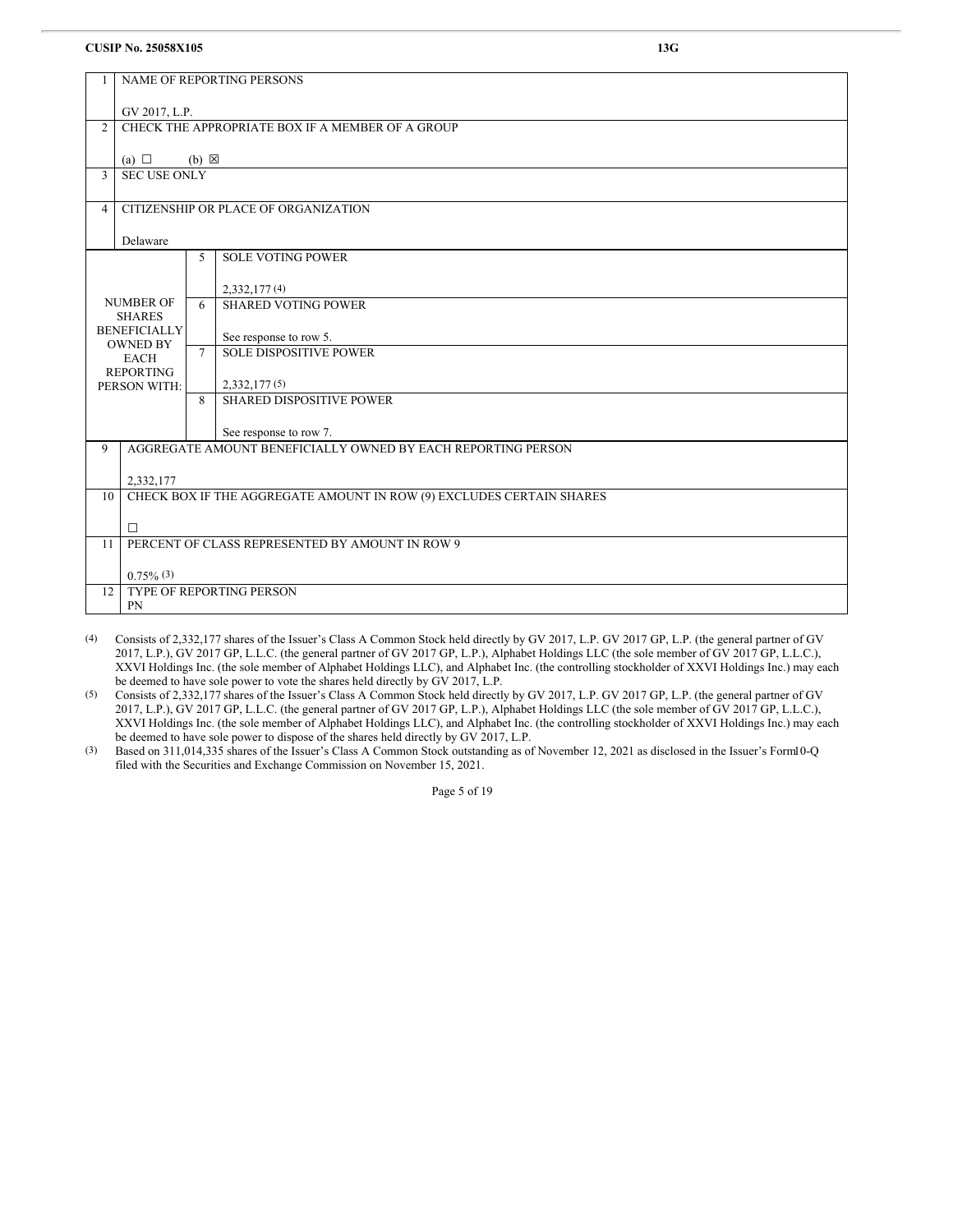|                | NAME OF REPORTING PERSONS                                 |                 |                                                                      |  |  |  |
|----------------|-----------------------------------------------------------|-----------------|----------------------------------------------------------------------|--|--|--|
|                | GV 2017 GP, L.P.                                          |                 |                                                                      |  |  |  |
| $\overline{2}$ |                                                           |                 | CHECK THE APPROPRIATE BOX IF A MEMBER OF A GROUP                     |  |  |  |
|                | (a) $\Box$                                                | $(b) \boxtimes$ |                                                                      |  |  |  |
| 3              | SEC USE ONLY                                              |                 |                                                                      |  |  |  |
| $\overline{4}$ |                                                           |                 | CITIZENSHIP OR PLACE OF ORGANIZATION                                 |  |  |  |
|                | Delaware                                                  |                 |                                                                      |  |  |  |
|                |                                                           | 5               | <b>SOLE VOTING POWER</b>                                             |  |  |  |
|                |                                                           |                 | 2,332,177(4)                                                         |  |  |  |
|                | <b>NUMBER OF</b><br><b>SHARES</b>                         | 6               | <b>SHARED VOTING POWER</b>                                           |  |  |  |
|                | <b>BENEFICIALLY</b><br><b>OWNED BY</b>                    |                 | See response to row 5.                                               |  |  |  |
|                | <b>EACH</b><br><b>REPORTING</b>                           | $7\phantom{.0}$ | <b>SOLE DISPOSITIVE POWER</b>                                        |  |  |  |
| PERSON WITH:   |                                                           |                 | 2,332,177(5)                                                         |  |  |  |
|                |                                                           | 8               | <b>SHARED DISPOSITIVE POWER</b>                                      |  |  |  |
|                |                                                           |                 | See response to row 7.                                               |  |  |  |
| $\overline{9}$ |                                                           |                 | AGGREGATE AMOUNT BENEFICIALLY OWNED BY EACH REPORTING PERSON         |  |  |  |
| 10             | 2,332,177                                                 |                 | CHECK BOX IF THE AGGREGATE AMOUNT IN ROW (9) EXCLUDES CERTAIN SHARES |  |  |  |
|                |                                                           |                 |                                                                      |  |  |  |
| 11             | $\Box$<br>PERCENT OF CLASS REPRESENTED BY AMOUNT IN ROW 9 |                 |                                                                      |  |  |  |
|                |                                                           |                 |                                                                      |  |  |  |
| 12             | $0.75\%$ (3)                                              |                 | <b>TYPE OF REPORTING PERSON</b>                                      |  |  |  |
|                | PN                                                        |                 |                                                                      |  |  |  |
|                |                                                           |                 |                                                                      |  |  |  |

(4) Consists of 2,332,177 shares of the Issuer's Class A Common Stock held directly by GV 2017, L.P. GV 2017 GP, L.P. (the general partner of GV 2017, L.P.), GV 2017 GP, L.L.C. (the general partner of GV 2017 GP, L.P.), Alphabet Holdings LLC (the sole member of GV 2017 GP, L.L.C.), XXVI Holdings Inc. (the sole member of Alphabet Holdings LLC), and Alphabet Inc. (the controlling stockholder of XXVI Holdings Inc.) may each be deemed to have sole power to vote the shares held directly by GV 2017, L.P.

(5) Consists of 2,332,177 shares of the Issuer's Class A Common Stock held directly by GV 2017, L.P. GV 2017 GP, L.P. (the general partner of GV 2017, L.P.), GV 2017 GP, L.L.C. (the general partner of GV 2017 GP, L.P.), Alphabet Holdings LLC (the sole member of GV 2017 GP, L.L.C.), XXVI Holdings Inc. (the sole member of Alphabet Holdings LLC), and Alphabet Inc. (the controlling stockholder of XXVI Holdings Inc.) may each be deemed to have sole power to dispose of the shares held directly by GV 2017, L.P.

(3) Based on 311,014,335 shares of the Issuer's Class A Common Stock outstanding as of November 12, 2021 as disclosed in the Issuer's Form10-Q filed with the Securities and Exchange Commission on November 15, 2021.

Page 6 of 19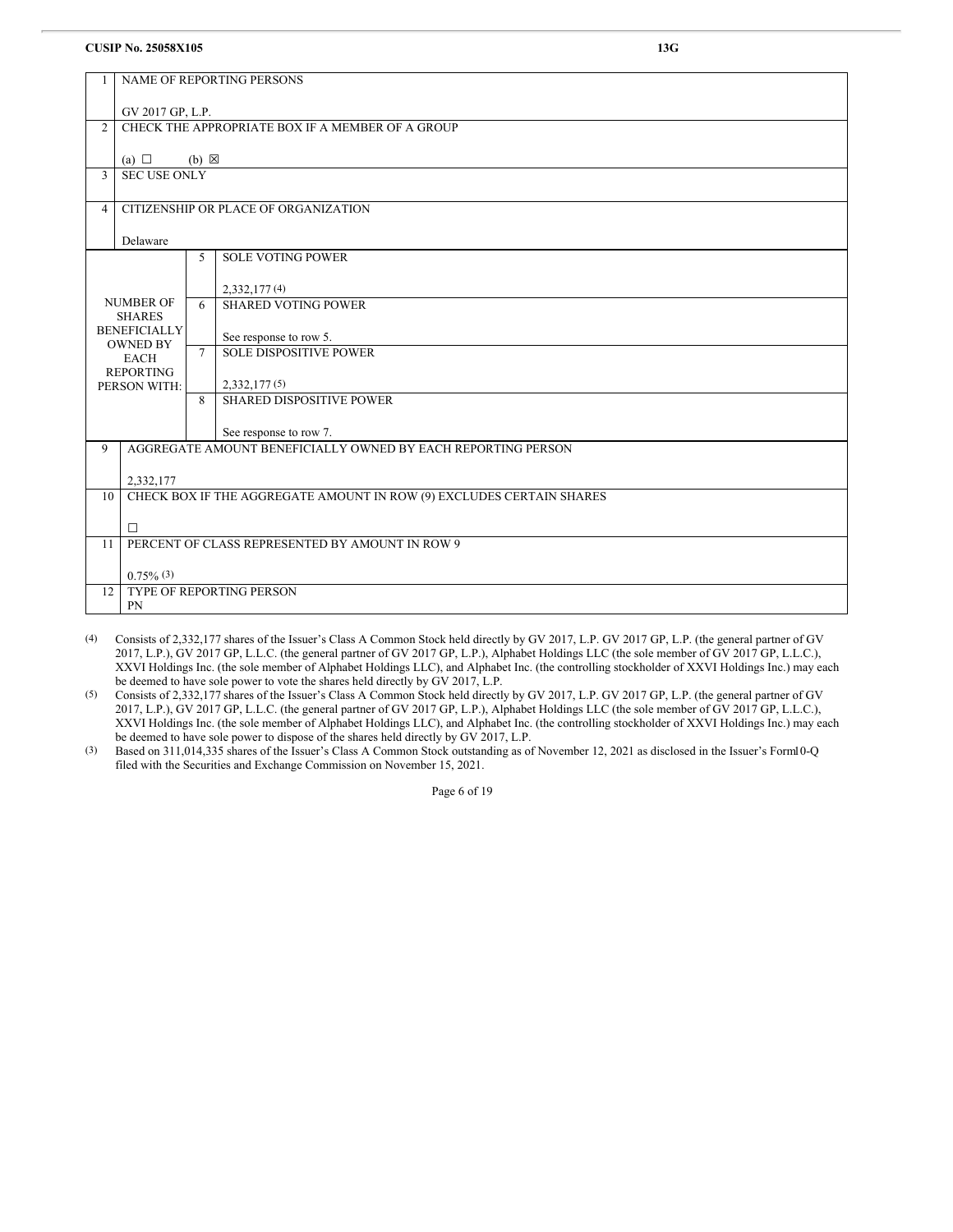| 1              | <b>NAME OF REPORTING PERSONS</b>                                     |                 |                                                              |  |  |
|----------------|----------------------------------------------------------------------|-----------------|--------------------------------------------------------------|--|--|
|                | GV 2017 GP, L.L.C.                                                   |                 |                                                              |  |  |
| $\overline{2}$ |                                                                      |                 | CHECK THE APPROPRIATE BOX IF A MEMBER OF A GROUP             |  |  |
|                | (a) $\Box$                                                           | $(b) \boxtimes$ |                                                              |  |  |
| 3              | <b>SEC USE ONLY</b>                                                  |                 |                                                              |  |  |
| 4              |                                                                      |                 | CITIZENSHIP OR PLACE OF ORGANIZATION                         |  |  |
|                | Delaware                                                             |                 |                                                              |  |  |
|                |                                                                      | 5               | <b>SOLE VOTING POWER</b>                                     |  |  |
|                |                                                                      |                 | 2,332,177(4)                                                 |  |  |
|                | <b>NUMBER OF</b><br><b>SHARES</b>                                    | 6               | <b>SHARED VOTING POWER</b>                                   |  |  |
|                | <b>BENEFICIALLY</b><br><b>OWNED BY</b>                               |                 | See response to row 5.                                       |  |  |
|                | <b>EACH</b>                                                          | $\tau$          | <b>SOLE DISPOSITIVE POWER</b>                                |  |  |
|                | <b>REPORTING</b><br>PERSON WITH:                                     |                 | 2,332,177(5)                                                 |  |  |
|                |                                                                      | 8               | <b>SHARED DISPOSITIVE POWER</b>                              |  |  |
|                |                                                                      |                 | See response to row 7.                                       |  |  |
| 9              |                                                                      |                 | AGGREGATE AMOUNT BENEFICIALLY OWNED BY EACH REPORTING PERSON |  |  |
|                | 2,332,177                                                            |                 |                                                              |  |  |
| 10             | CHECK BOX IF THE AGGREGATE AMOUNT IN ROW (9) EXCLUDES CERTAIN SHARES |                 |                                                              |  |  |
|                | $\Box$                                                               |                 |                                                              |  |  |
| 11             |                                                                      |                 | PERCENT OF CLASS REPRESENTED BY AMOUNT IN ROW 9              |  |  |
|                | $0.75\%$ (3)                                                         |                 |                                                              |  |  |
| 12             | TYPE OF REPORTING PERSON<br>00                                       |                 |                                                              |  |  |
|                |                                                                      |                 |                                                              |  |  |

(4) Consists of 2,332,177 shares of the Issuer's Class A Common Stock held directly by GV 2017, L.P. GV 2017 GP, L.P. (the general partner of GV 2017, L.P.), GV 2017 GP, L.L.C. (the general partner of GV 2017 GP, L.P.), Alphabet Holdings LLC (the sole member of GV 2017 GP, L.L.C.), XXVI Holdings Inc. (the sole member of Alphabet Holdings LLC), and Alphabet Inc. (the controlling stockholder of XXVI Holdings Inc.) may each be deemed to have sole power to vote the shares held directly by GV 2017, L.P.

(5) Consists of 2,332,177 shares of the Issuer's Class A Common Stock held directly by GV 2017, L.P. GV 2017 GP, L.P. (the general partner of GV 2017, L.P.), GV 2017 GP, L.L.C. (the general partner of GV 2017 GP, L.P.), Alphabet Holdings LLC (the sole member of GV 2017 GP, L.L.C.), XXVI Holdings Inc. (the sole member of Alphabet Holdings LLC), and Alphabet Inc. (the controlling stockholder of XXVI Holdings Inc.) may each be deemed to have sole power to dispose of the shares held directly by GV 2017, L.P.

(3) Based on 311,014,335 shares of the Issuer's Class A Common Stock outstanding as of November 12, 2021 as disclosed in the Issuer's Form10-Q filed with the Securities and Exchange Commission on November 15, 2021.

Page 7 of 19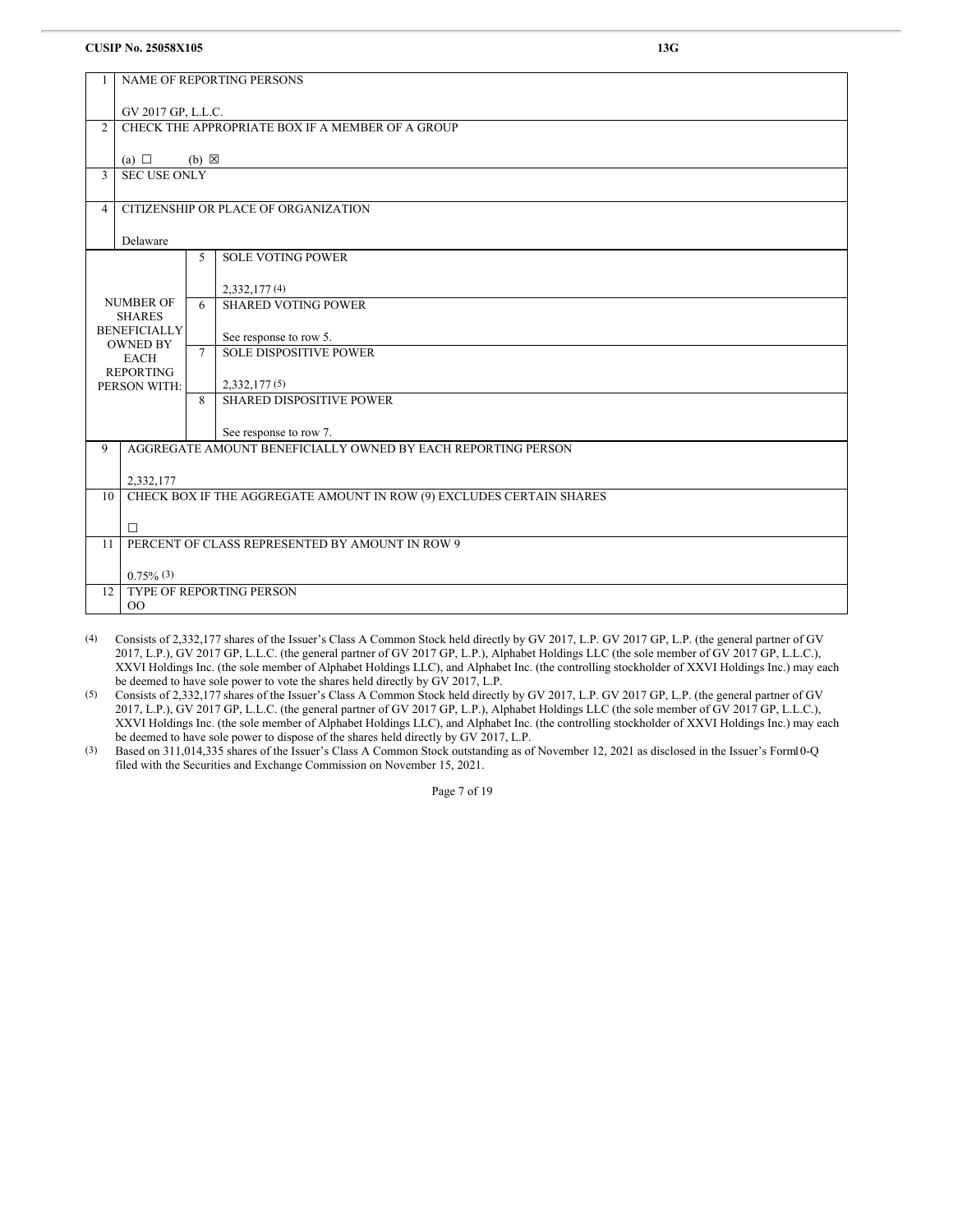|                        | NAME OF REPORTING PERSONS              |                 |                                                                      |  |  |
|------------------------|----------------------------------------|-----------------|----------------------------------------------------------------------|--|--|
|                        |                                        |                 |                                                                      |  |  |
|                        | GV 2019, L.P.                          |                 |                                                                      |  |  |
| $\overline{2}$         |                                        |                 | CHECK THE APPROPRIATE BOX IF A MEMBER OF A GROUP                     |  |  |
|                        | (a) $\Box$                             | $(b) \boxtimes$ |                                                                      |  |  |
| 3                      | <b>SEC USE ONLY</b>                    |                 |                                                                      |  |  |
| 4                      |                                        |                 | CITIZENSHIP OR PLACE OF ORGANIZATION                                 |  |  |
|                        |                                        |                 |                                                                      |  |  |
|                        | Delaware                               |                 |                                                                      |  |  |
|                        |                                        | 5               | <b>SOLE VOTING POWER</b>                                             |  |  |
|                        |                                        |                 |                                                                      |  |  |
|                        | <b>NUMBER OF</b>                       | 6               | 3,046,618(6)<br><b>SHARED VOTING POWER</b>                           |  |  |
|                        | <b>SHARES</b>                          |                 |                                                                      |  |  |
|                        | <b>BENEFICIALLY</b><br><b>OWNED BY</b> |                 | See response to row 5.                                               |  |  |
|                        | <b>EACH</b>                            | $\tau$          | <b>SOLE DISPOSITIVE POWER</b>                                        |  |  |
|                        | <b>REPORTING</b><br>PERSON WITH:       |                 | 3,046,618(7)                                                         |  |  |
|                        |                                        | 8               | SHARED DISPOSITIVE POWER                                             |  |  |
| See response to row 7. |                                        |                 |                                                                      |  |  |
| $\mathbf Q$            |                                        |                 | AGGREGATE AMOUNT BENEFICIALLY OWNED BY EACH REPORTING PERSON         |  |  |
|                        | 3,046,618                              |                 |                                                                      |  |  |
| 10 <sup>1</sup>        |                                        |                 | CHECK BOX IF THE AGGREGATE AMOUNT IN ROW (9) EXCLUDES CERTAIN SHARES |  |  |
|                        |                                        |                 |                                                                      |  |  |
|                        | $\Box$                                 |                 |                                                                      |  |  |
| 11                     |                                        |                 | PERCENT OF CLASS REPRESENTED BY AMOUNT IN ROW 9                      |  |  |
|                        | $0.98\%$ (3)                           |                 |                                                                      |  |  |
| 12                     |                                        |                 | <b>TYPE OF REPORTING PERSON</b>                                      |  |  |
|                        | PN                                     |                 |                                                                      |  |  |
|                        |                                        |                 |                                                                      |  |  |

(6) Consists of 3,046,618 shares of the Issuer's Class A Common Stock held directly by GV 2019, L.P. GV 2019 GP, L.P. (the general partner of GV 2019, L.P.), GV 2019 GP, L.L.C. (the general partner of GV 2019 GP, L.P.), Alphabet Holdings LLC (the sole member of GV 2019 GP, L.L.C.), XXVI Holdings Inc. (the sole member of Alphabet Holdings LLC), and Alphabet Inc. (the controlling stockholder of XXVI Holdings Inc.) may each be deemed to have sole power to vote the shares held directly by GV 2019, L.P.

(7) Consists of 3,046,618 shares of the Issuer's Class A Common Stock held directly by GV 2019, L.P. GV 2019 GP, L.P. (the general partner of GV 2019, L.P.), GV 2019 GP, L.L.C. (the general partner of GV 2019 GP, L.P.), Alphabet Holdings LLC (the sole member of GV 2019 GP, L.L.C.), XXVI Holdings Inc. (the sole member of Alphabet Holdings LLC), and Alphabet Inc. (the controlling stockholder of XXVI Holdings Inc.) may each be deemed to have sole power to dispose of the shares held directly by GV 2019, L.P.

(3) Based on 311,014,335 shares of the Issuer's Class A Common Stock outstanding as of November 12, 2021 as disclosed in the Issuer's Form10-Q filed with the Securities and Exchange Commission on November 15, 2021.

Page 8 of 19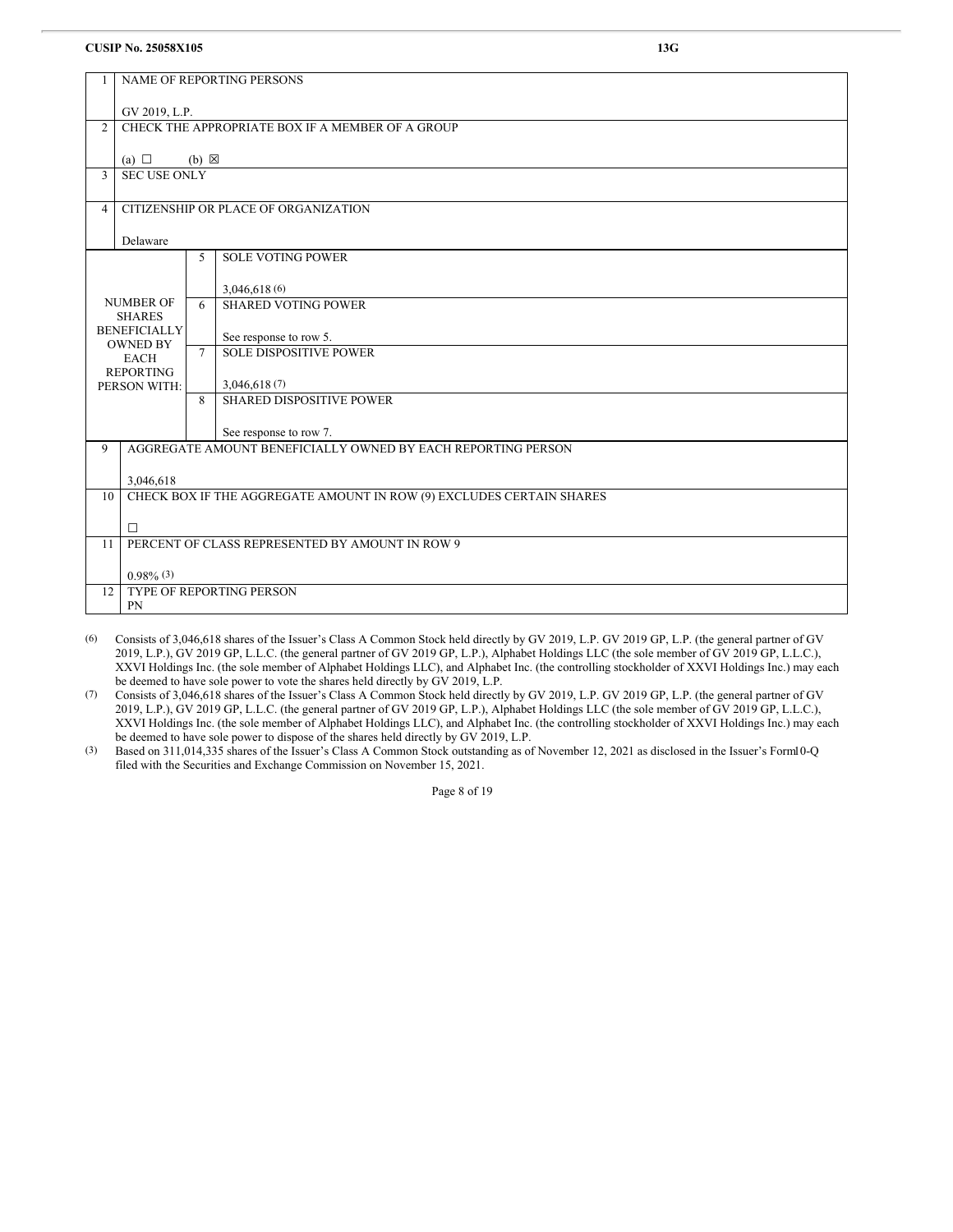| $\overline{1}$ | <b>NAME OF REPORTING PERSONS</b>                                           |                 |                                                              |  |  |  |
|----------------|----------------------------------------------------------------------------|-----------------|--------------------------------------------------------------|--|--|--|
|                | GV 2019 GP, L.P.                                                           |                 |                                                              |  |  |  |
| $\overline{2}$ |                                                                            |                 | CHECK THE APPROPRIATE BOX IF A MEMBER OF A GROUP             |  |  |  |
|                | (a) $\Box$                                                                 | $(b) \boxtimes$ |                                                              |  |  |  |
| 3              | <b>SEC USE ONLY</b>                                                        |                 |                                                              |  |  |  |
| $\overline{4}$ |                                                                            |                 | CITIZENSHIP OR PLACE OF ORGANIZATION                         |  |  |  |
|                | Delaware                                                                   |                 |                                                              |  |  |  |
|                |                                                                            | 5               | <b>SOLE VOTING POWER</b>                                     |  |  |  |
|                |                                                                            |                 | 3,046,618(6)                                                 |  |  |  |
|                | <b>NUMBER OF</b><br><b>SHARES</b>                                          | 6               | <b>SHARED VOTING POWER</b>                                   |  |  |  |
|                | <b>BENEFICIALLY</b><br><b>OWNED BY</b>                                     |                 | See response to row 5.                                       |  |  |  |
|                | <b>EACH</b><br><b>REPORTING</b>                                            | $\tau$          | <b>SOLE DISPOSITIVE POWER</b>                                |  |  |  |
|                | PERSON WITH:                                                               |                 | 3,046,618(7)                                                 |  |  |  |
|                |                                                                            | 8               | <b>SHARED DISPOSITIVE POWER</b>                              |  |  |  |
|                |                                                                            |                 | See response to row 7.                                       |  |  |  |
| $\overline{9}$ |                                                                            |                 | AGGREGATE AMOUNT BENEFICIALLY OWNED BY EACH REPORTING PERSON |  |  |  |
| 3,046,618      |                                                                            |                 |                                                              |  |  |  |
|                | CHECK BOX IF THE AGGREGATE AMOUNT IN ROW (9) EXCLUDES CERTAIN SHARES<br>10 |                 |                                                              |  |  |  |
| 11             | П<br>PERCENT OF CLASS REPRESENTED BY AMOUNT IN ROW 9                       |                 |                                                              |  |  |  |
|                |                                                                            |                 |                                                              |  |  |  |
| 12             | $0.98\%$ (3)                                                               |                 | <b>TYPE OF REPORTING PERSON</b>                              |  |  |  |
|                | PN                                                                         |                 |                                                              |  |  |  |
|                |                                                                            |                 |                                                              |  |  |  |

(6) Consists of 3,046,618 shares of the Issuer's Class A Common Stock held directly by GV 2019, L.P. GV 2019 GP, L.P. (the general partner of GV 2019, L.P.), GV 2019 GP, L.L.C. (the general partner of GV 2019 GP, L.P.), Alphabet Holdings LLC (the sole member of GV 2019 GP, L.L.C.), XXVI Holdings Inc. (the sole member of Alphabet Holdings LLC), and Alphabet Inc. (the controlling stockholder of XXVI Holdings Inc.) may each be deemed to have sole power to vote the shares held directly by GV 2019, L.P.

(7) Consists of 3,046,618 shares of the Issuer's Class A Common Stock held directly by GV 2019, L.P. GV 2019 GP, L.P. (the general partner of GV 2019, L.P.), GV 2019 GP, L.L.C. (the general partner of GV 2019 GP, L.P.), Alphabet Holdings LLC (the sole member of GV 2019 GP, L.L.C.), XXVI Holdings Inc. (the sole member of Alphabet Holdings LLC), and Alphabet Inc. (the controlling stockholder of XXVI Holdings Inc.) may each be deemed to have sole power to dispose of the shares held directly by GV 2019, L.P.

(3) Based on 311,014,335 shares of the Issuer's Class A Common Stock outstanding as of November 12, 2021 as disclosed in the Issuer's Form10-Q filed with the Securities and Exchange Commission on November 15, 2021.

Page 9 of 19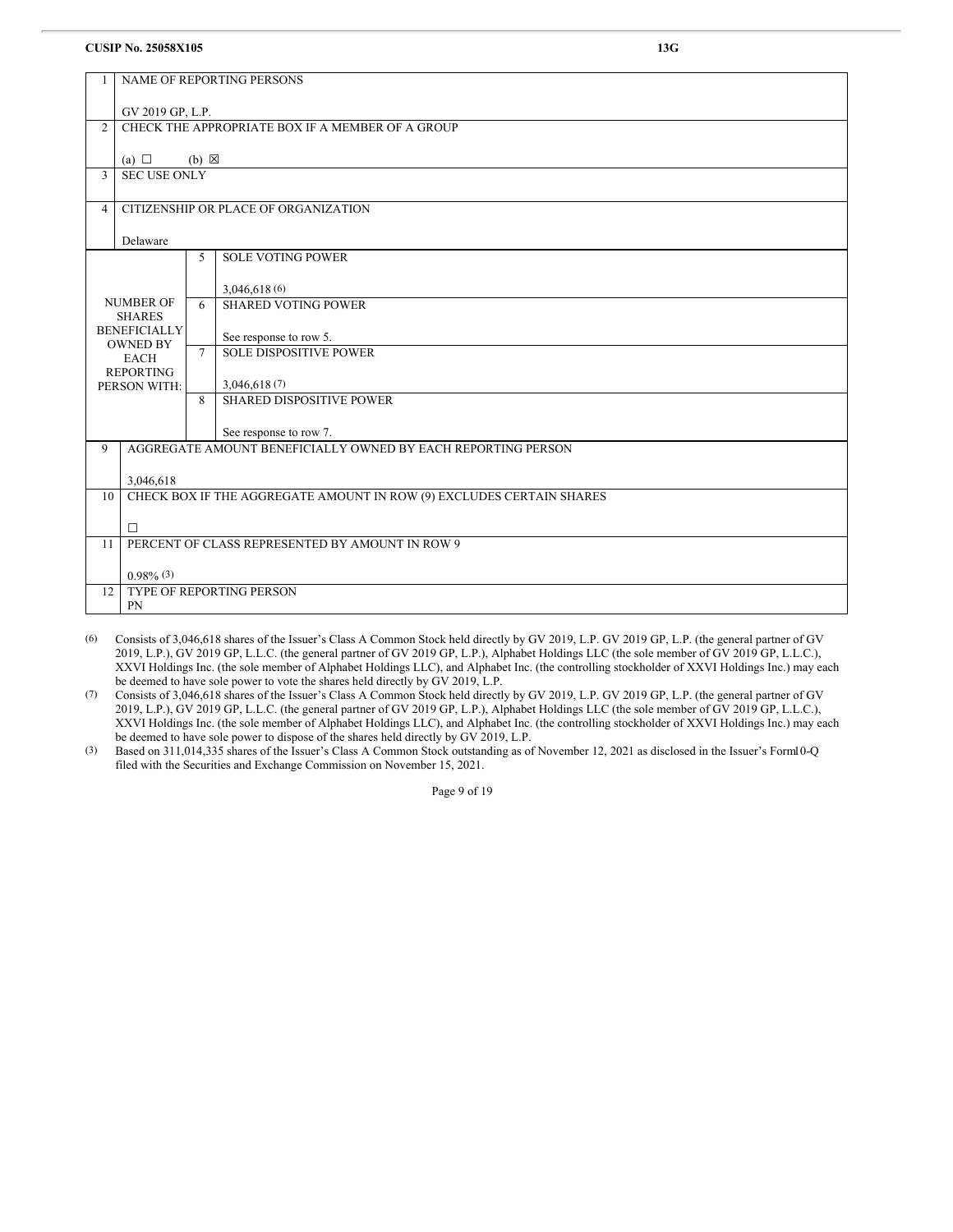|                |                                        |                 | NAME OF REPORTING PERSONS                                            |  |  |
|----------------|----------------------------------------|-----------------|----------------------------------------------------------------------|--|--|
|                | GV 2019 GP, L.L.C.                     |                 |                                                                      |  |  |
| $\overline{c}$ |                                        |                 | CHECK THE APPROPRIATE BOX IF A MEMBER OF A GROUP                     |  |  |
|                | (a) $\Box$                             | $(b) \boxtimes$ |                                                                      |  |  |
| 3              | <b>SEC USE ONLY</b>                    |                 |                                                                      |  |  |
| 4              |                                        |                 | CITIZENSHIP OR PLACE OF ORGANIZATION                                 |  |  |
|                | Delaware                               |                 |                                                                      |  |  |
|                |                                        | 5               | <b>SOLE VOTING POWER</b>                                             |  |  |
|                |                                        |                 | 3,046,618(6)                                                         |  |  |
|                | <b>NUMBER OF</b><br><b>SHARES</b>      | 6               | <b>SHARED VOTING POWER</b>                                           |  |  |
|                | <b>BENEFICIALLY</b><br><b>OWNED BY</b> | $\tau$          | See response to row 5.                                               |  |  |
|                | <b>EACH</b><br><b>REPORTING</b>        |                 | SOLE DISPOSITIVE POWER.                                              |  |  |
| PERSON WITH:   |                                        |                 | 3,046,618(7)                                                         |  |  |
|                |                                        | 8               | <b>SHARED DISPOSITIVE POWER</b>                                      |  |  |
|                |                                        |                 | See response to row 7.                                               |  |  |
| 9              |                                        |                 | AGGREGATE AMOUNT BENEFICIALLY OWNED BY EACH REPORTING PERSON         |  |  |
|                | 3,046,618                              |                 |                                                                      |  |  |
| 10             |                                        |                 | CHECK BOX IF THE AGGREGATE AMOUNT IN ROW (9) EXCLUDES CERTAIN SHARES |  |  |
|                | $\Box$                                 |                 |                                                                      |  |  |
| 11             |                                        |                 | PERCENT OF CLASS REPRESENTED BY AMOUNT IN ROW 9                      |  |  |
|                | $0.98\%$ (3)                           |                 |                                                                      |  |  |
| 12             | 00                                     |                 | TYPE OF REPORTING PERSON                                             |  |  |
|                |                                        |                 |                                                                      |  |  |

(6) Consists of 3,046,618 shares of the Issuer's Class A Common Stock held directly by GV 2019, L.P. GV 2019 GP, L.P. (the general partner of GV 2019, L.P.), GV 2019 GP, L.L.C. (the general partner of GV 2019 GP, L.P.), Alphabet Holdings LLC (the sole member of GV 2019 GP, L.L.C.), XXVI Holdings Inc. (the sole member of Alphabet Holdings LLC), and Alphabet Inc. (the controlling stockholder of XXVI Holdings Inc.) may each be deemed to have sole power to vote the shares held directly by GV 2019, L.P.

(7) Consists of 3,046,618 shares of the Issuer's Class A Common Stock held directly by GV 2019, L.P. GV 2019 GP, L.P. (the general partner of GV 2019, L.P.), GV 2019 GP, L.L.C. (the general partner of GV 2019 GP, L.P.), Alphabet Holdings LLC (the sole member of GV 2019 GP, L.L.C.), XXVI Holdings Inc. (the sole member of Alphabet Holdings LLC), and Alphabet Inc. (the controlling stockholder of XXVI Holdings Inc.) may each be deemed to have sole power to dispose of the shares held directly by GV 2019, L.P.

(3) Based on 311,014,335 shares of the Issuer's Class A Common Stock outstanding as of November 12, 2021 as disclosed in the Issuer's Form10-Q filed with the Securities and Exchange Commission on November 15, 2021.

Page 10 of 19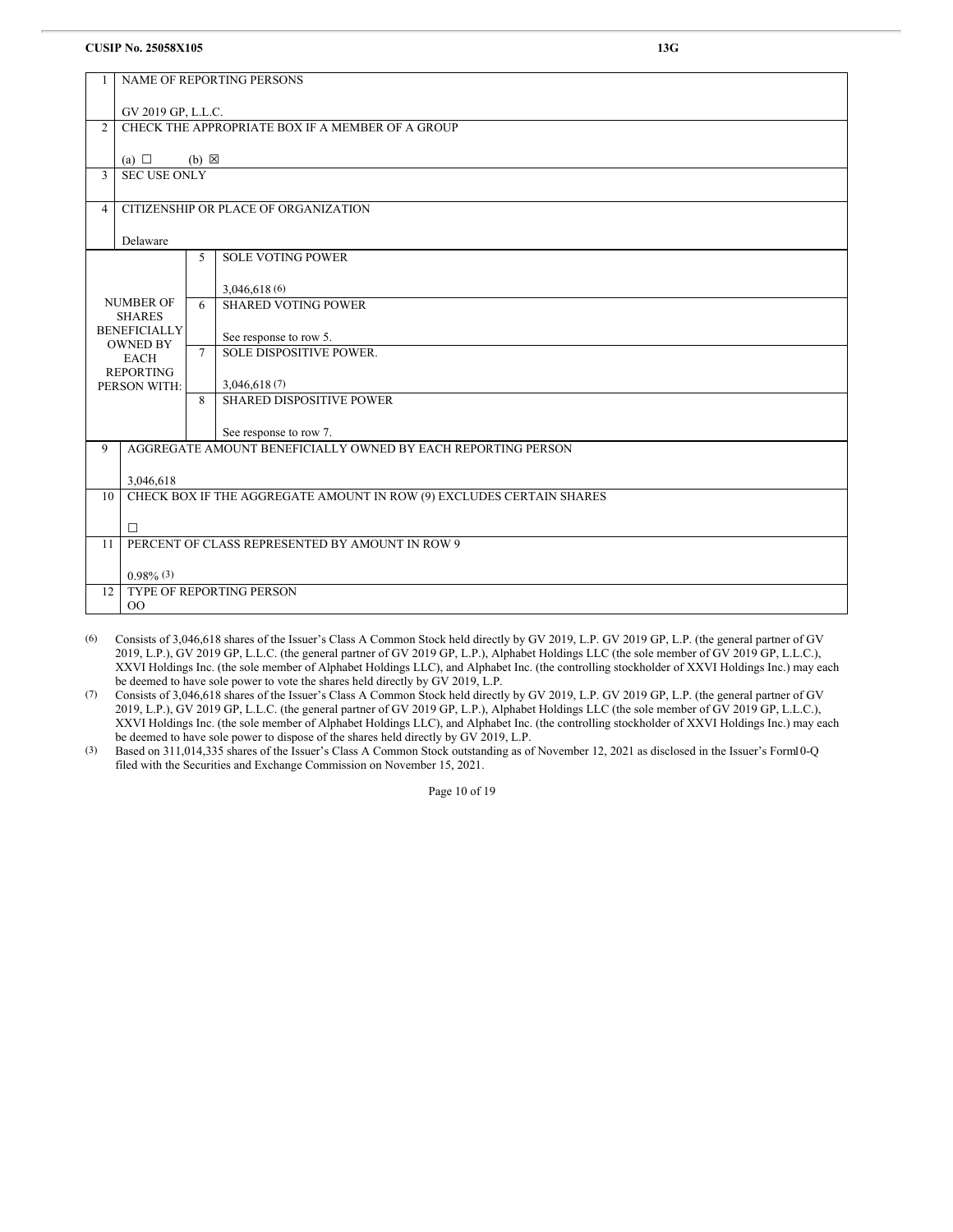|                                | NAME OF REPORTING PERSONS                       |                       |                                                                      |  |  |  |
|--------------------------------|-------------------------------------------------|-----------------------|----------------------------------------------------------------------|--|--|--|
|                                |                                                 |                       |                                                                      |  |  |  |
|                                |                                                 | Alphabet Holdings LLC |                                                                      |  |  |  |
| $\overline{2}$                 |                                                 |                       | CHECK THE APPROPRIATE BOX IF A MEMBER OF A GROUP                     |  |  |  |
|                                |                                                 |                       |                                                                      |  |  |  |
|                                | (a) $\Box$                                      | $(b) \boxtimes$       |                                                                      |  |  |  |
| 3                              | <b>SEC USE ONLY</b>                             |                       |                                                                      |  |  |  |
|                                |                                                 |                       |                                                                      |  |  |  |
| $\overline{\mathcal{A}}$       |                                                 |                       | CITIZENSHIP OR PLACE OF ORGANIZATION                                 |  |  |  |
|                                |                                                 |                       |                                                                      |  |  |  |
|                                | Delaware                                        |                       |                                                                      |  |  |  |
|                                |                                                 | 5                     | <b>SOLE VOTING POWER</b>                                             |  |  |  |
|                                |                                                 |                       |                                                                      |  |  |  |
|                                |                                                 |                       | 11,048,730 (8)                                                       |  |  |  |
|                                | <b>NUMBER OF</b>                                | 6                     | <b>SHARED VOTING POWER</b>                                           |  |  |  |
|                                | <b>SHARES</b>                                   |                       |                                                                      |  |  |  |
|                                | <b>BENEFICIALLY</b>                             |                       | See response to row 5.                                               |  |  |  |
| <b>OWNED BY</b><br><b>EACH</b> |                                                 | $\tau$                | SOLE DISPOSITIVE POWER.                                              |  |  |  |
|                                | <b>REPORTING</b>                                |                       |                                                                      |  |  |  |
|                                | PERSON WITH:                                    |                       | 11,048,730 (9)                                                       |  |  |  |
|                                |                                                 | 8                     | <b>SHARED DISPOSITIVE POWER</b>                                      |  |  |  |
|                                |                                                 |                       |                                                                      |  |  |  |
|                                |                                                 |                       | See response to row 7.                                               |  |  |  |
| $\mathbf Q$                    |                                                 |                       | AGGREGATE AMOUNT BENEFICIALLY OWNED BY EACH REPORTING PERSON         |  |  |  |
|                                |                                                 |                       |                                                                      |  |  |  |
|                                | 11,048,730                                      |                       |                                                                      |  |  |  |
| 10                             |                                                 |                       | CHECK BOX IF THE AGGREGATE AMOUNT IN ROW (9) EXCLUDES CERTAIN SHARES |  |  |  |
|                                |                                                 |                       |                                                                      |  |  |  |
|                                | $\Box$                                          |                       |                                                                      |  |  |  |
| 11                             | PERCENT OF CLASS REPRESENTED BY AMOUNT IN ROW 9 |                       |                                                                      |  |  |  |
|                                |                                                 |                       |                                                                      |  |  |  |
|                                | $3.55\%$ (3)                                    |                       |                                                                      |  |  |  |
| 12                             |                                                 |                       | TYPE OF REPORTING PERSON                                             |  |  |  |
|                                | 00                                              |                       |                                                                      |  |  |  |
|                                |                                                 |                       |                                                                      |  |  |  |

- (8) Consists of 5,669,935 shares of the Issuer's Class A Common Stock held directly by GV 2016, L.P., 2,332,177 shares of the Issuer's Class A Common Stock held directly by GV 2017, L.P., and 3,046,618 shares of the Issuer's Class A Common Stock held directly by GV 2019, L.P. GV 2016 GP, L.P. (the general partner of GV 2016, L.P.), GV 2016 GP, L.L.C. (the general partner of GV 2016 GP, L.P.), Alphabet Holdings LLC (the sole member of GV 2016 GP, L.L.C.), XXVI Holdings Inc. (the sole member of Alphabet Holdings LLC), and Alphabet Inc. (the controlling stockholder of XXVI Holdings Inc.) may each be deemed to have sole power to vote the shares held directly by GV 2016, L.P. GV 2017 GP, L.P. (the general partner of GV 2017, L.P.), GV 2017 GP, L.L.C. (the general partner of GV 2017 GP, L.P.), Alphabet Holdings LLC (the sole member of GV 2017 GP, L.L.C.), XXVI Holdings Inc. (the sole member of Alphabet Holdings LLC), and Alphabet Inc. (the controlling stockholder of XXVI Holdings Inc.) may each be deemed to have sole power to vote the shares held directly by GV 2017, L.P. GV 2019 GP, L.P. (the general partner of GV 2019, L.P.), GV 2019 GP, L.L.C. (the general partner of GV 2019 GP, L.P.), Alphabet Holdings LLC (the sole member of GV 2019 GP, L.L.C.), XXVI Holdings Inc. (the sole member of Alphabet Holdings LLC), and Alphabet Inc. (the controlling stockholder of XXVI Holdings Inc.) may each be deemed to have sole power to vote the shares held directly by GV 2019, L.P.
- (9) Consists of 5,669,935 shares of the Issuer's Class A Common Stock held directly by GV 2016, L.P., 2,332,177shares of the Issuer's Class A Common Stock held directly by GV 2017, L.P., and 3,046,618 shares of the Issuer's Class A Common Stock held directly by GV 2019, L.P. GV 2016 GP, L.P. (the general partner of GV 2016, L.P.), GV 2016 GP, L.L.C. (the general partner of GV 2016 GP, L.P.), Alphabet Holdings LLC (the sole member of GV 2016 GP, L.L.C.), XXVI Holdings Inc. (the sole member of Alphabet Holdings LLC), and Alphabet Inc. (the controlling stockholder of XXVI Holdings Inc.) may each be deemed to have sole power to dispose of the shares held directly by GV 2016, L.P. GV 2017 GP, L.P. (the general partner of GV 2017, L.P.), GV 2017 GP, L.L.C. (the general partner of GV 2017 GP, L.P.), Alphabet Holdings LLC (the sole member of GV 2017 GP, L.L.C.), XXVI Holdings Inc. (the sole member of Alphabet Holdings LLC), and Alphabet Inc. (the controlling stockholder of XXVI Holdings Inc.) may each be deemed to have sole power to dispose of the shares held directly by GV 2017, L.P. GV 2019 GP, L.P. (the general partner of GV 2019, L.P.), GV 2019 GP, L.L.C. (the general partner of GV 2019 GP, L.P.), Alphabet Holdings LLC (the sole member of GV 2019 GP, L.L.C.), XXVI Holdings Inc. (the sole member of Alphabet Holdings LLC), and Alphabet Inc. (the controlling stockholder of XXVI Holdings Inc.) may each be deemed to have sole power to dispose of the shares held directly by GV 2019, L.P.
- (3) Based on 311,014,335 shares of the Issuer's Class A Common Stock outstanding as of November 12, 2021 as disclosed in the Issuer's Form10-Q filed with the Securities and Exchange Commission on November 15, 2021.

Page 11 of 19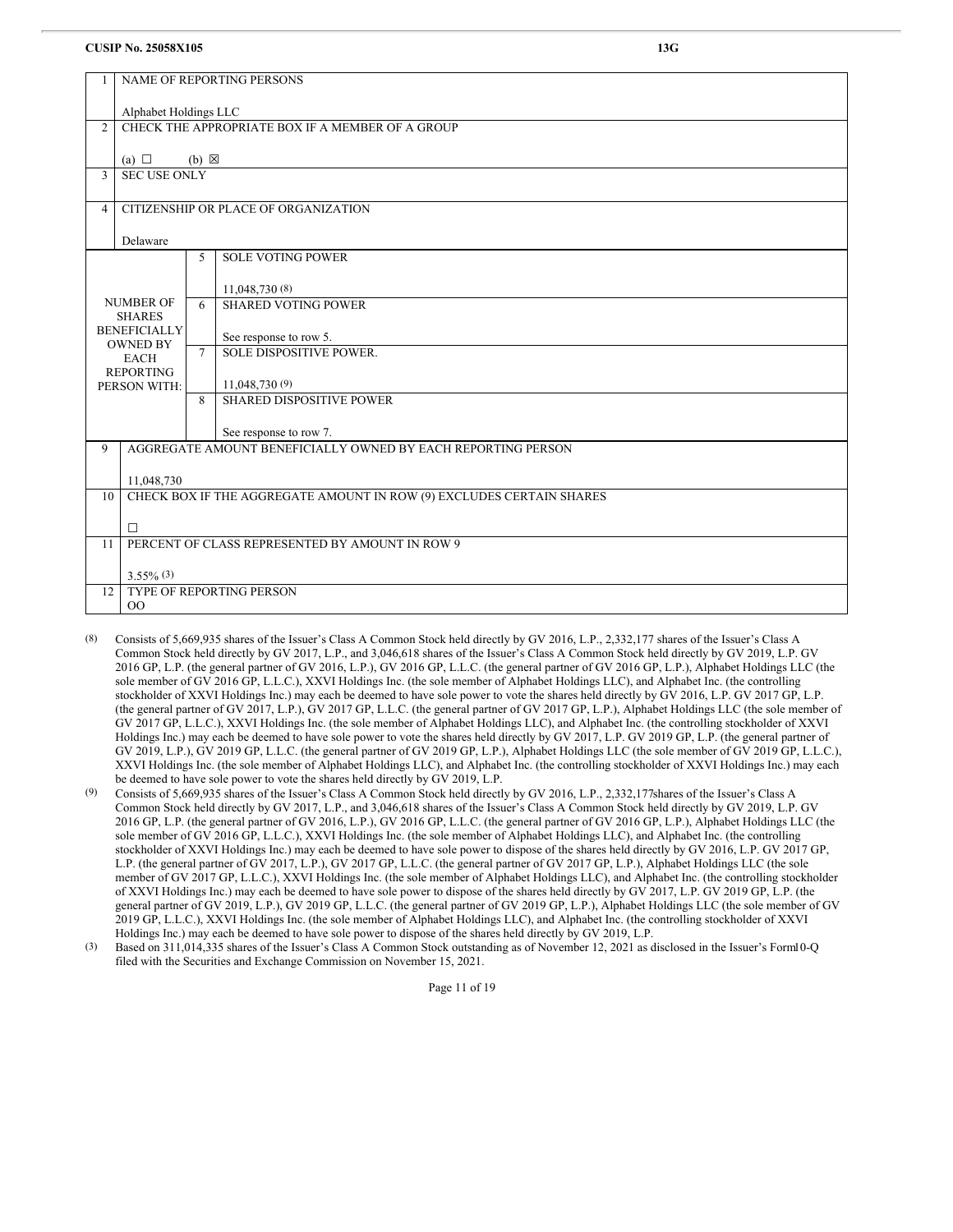|                          | <b>NAME OF REPORTING PERSONS</b>                             |                 |                                                                      |  |  |
|--------------------------|--------------------------------------------------------------|-----------------|----------------------------------------------------------------------|--|--|
|                          | XXVI Holdings Inc.                                           |                 |                                                                      |  |  |
| $\overline{2}$           |                                                              |                 | CHECK THE APPROPRIATE BOX IF A MEMBER OF A GROUP                     |  |  |
|                          | (a) $\Box$                                                   | $(b) \boxtimes$ |                                                                      |  |  |
| 3                        | <b>SEC USE ONLY</b>                                          |                 |                                                                      |  |  |
| $\overline{\mathcal{A}}$ |                                                              |                 | CITIZENSHIP OR PLACE OF ORGANIZATION                                 |  |  |
|                          | Delaware                                                     |                 |                                                                      |  |  |
|                          |                                                              | 5               | <b>SOLE VOTING POWER</b>                                             |  |  |
|                          |                                                              |                 | 11,048,730 (8)                                                       |  |  |
|                          | <b>NUMBER OF</b><br><b>SHARES</b>                            | 6               | <b>SHARED VOTING POWER</b>                                           |  |  |
|                          | <b>BENEFICIALLY</b><br><b>OWNED BY</b>                       |                 | See response to row 5.                                               |  |  |
|                          | <b>EACH</b>                                                  | $\tau$          | SOLE DISPOSITIVE POWER.                                              |  |  |
|                          | <b>REPORTING</b><br>PERSON WITH:                             |                 | 11,048,730 (9)                                                       |  |  |
|                          |                                                              | 8               | <b>SHARED DISPOSITIVE POWER</b>                                      |  |  |
|                          |                                                              |                 | See response to row 7.                                               |  |  |
| 9                        | AGGREGATE AMOUNT BENEFICIALLY OWNED BY EACH REPORTING PERSON |                 |                                                                      |  |  |
|                          | 11,048,730                                                   |                 |                                                                      |  |  |
| 10 <sup>10</sup>         |                                                              |                 | CHECK BOX IF THE AGGREGATE AMOUNT IN ROW (9) EXCLUDES CERTAIN SHARES |  |  |
|                          | $\Box$                                                       |                 |                                                                      |  |  |
| 11                       |                                                              |                 | PERCENT OF CLASS REPRESENTED BY AMOUNT IN ROW 9                      |  |  |
|                          | $3.55\%$ (3)                                                 |                 |                                                                      |  |  |
| 12                       | <b>TYPE OF REPORTING PERSON</b><br>CO                        |                 |                                                                      |  |  |
|                          |                                                              |                 |                                                                      |  |  |

- (8) Consists of 5,669,935 shares of the Issuer's Class A Common Stock held directly by GV 2016, L.P., 2,332,177 shares of the Issuer's Class A Common Stock held directly by GV 2017, L.P., and 3,046,618 shares of the Issuer's Class A Common Stock held directly by GV 2019, L.P. GV 2016 GP, L.P. (the general partner of GV 2016, L.P.), GV 2016 GP, L.L.C. (the general partner of GV 2016 GP, L.P.), Alphabet Holdings LLC (the sole member of GV 2016 GP, L.L.C.), XXVI Holdings Inc. (the sole member of Alphabet Holdings LLC), and Alphabet Inc. (the controlling stockholder of XXVI Holdings Inc.) may each be deemed to have sole power to vote the shares held directly by GV 2016, L.P. GV 2017 GP, L.P. (the general partner of GV 2017, L.P.), GV 2017 GP, L.L.C. (the general partner of GV 2017 GP, L.P.), Alphabet Holdings LLC (the sole member of GV 2017 GP, L.L.C.), XXVI Holdings Inc. (the sole member of Alphabet Holdings LLC), and Alphabet Inc. (the controlling stockholder of XXVI Holdings Inc.) may each be deemed to have sole power to vote the shares held directly by GV 2017, L.P. GV 2019 GP, L.P. (the general partner of GV 2019, L.P.), GV 2019 GP, L.L.C. (the general partner of GV 2019 GP, L.P.), Alphabet Holdings LLC (the sole member of GV 2019 GP, L.L.C.), XXVI Holdings Inc. (the sole member of Alphabet Holdings LLC), and Alphabet Inc. (the controlling stockholder of XXVI Holdings Inc.) may each be deemed to have sole power to vote the shares held directly by GV 2019, L.P.
- (9) Consists of 5,669,935 shares of the Issuer's Class A Common Stock held directly by GV 2016, L.P., 2,332,177shares of the Issuer's Class A Common Stock held directly by GV 2017, L.P., and 3,046,618 shares of the Issuer's Class A Common Stock held directly by GV 2019, L.P. GV 2016 GP, L.P. (the general partner of GV 2016, L.P.), GV 2016 GP, L.L.C. (the general partner of GV 2016 GP, L.P.), Alphabet Holdings LLC (the sole member of GV 2016 GP, L.L.C.), XXVI Holdings Inc. (the sole member of Alphabet Holdings LLC), and Alphabet Inc. (the controlling stockholder of XXVI Holdings Inc.) may each be deemed to have sole power to dispose of the shares held directly by GV 2016, L.P. GV 2017 GP, L.P. (the general partner of GV 2017, L.P.), GV 2017 GP, L.L.C. (the general partner of GV 2017 GP, L.P.), Alphabet Holdings LLC (the sole member of GV 2017 GP, L.L.C.), XXVI Holdings Inc. (the sole member of Alphabet Holdings LLC), and Alphabet Inc. (the controlling stockholder of XXVI Holdings Inc.) may each be deemed to have sole power to dispose of the shares held directly by GV 2017, L.P. GV 2019 GP, L.P. (the general partner of GV 2019, L.P.), GV 2019 GP, L.L.C. (the general partner of GV 2019 GP, L.P.), Alphabet Holdings LLC (the sole member of GV 2019 GP, L.L.C.), XXVI Holdings Inc. (the sole member of Alphabet Holdings LLC), and Alphabet Inc. (the controlling stockholder of XXVI Holdings Inc.) may each be deemed to have sole power to dispose of the shares held directly by GV 2019, L.P.
- (3) Based on 311,014,335 shares of the Issuer's Class A Common Stock outstanding as of November 12, 2021 as disclosed in the Issuer's Form10-Q filed with the Securities and Exchange Commission on November 15, 2021.

Page 12 of 19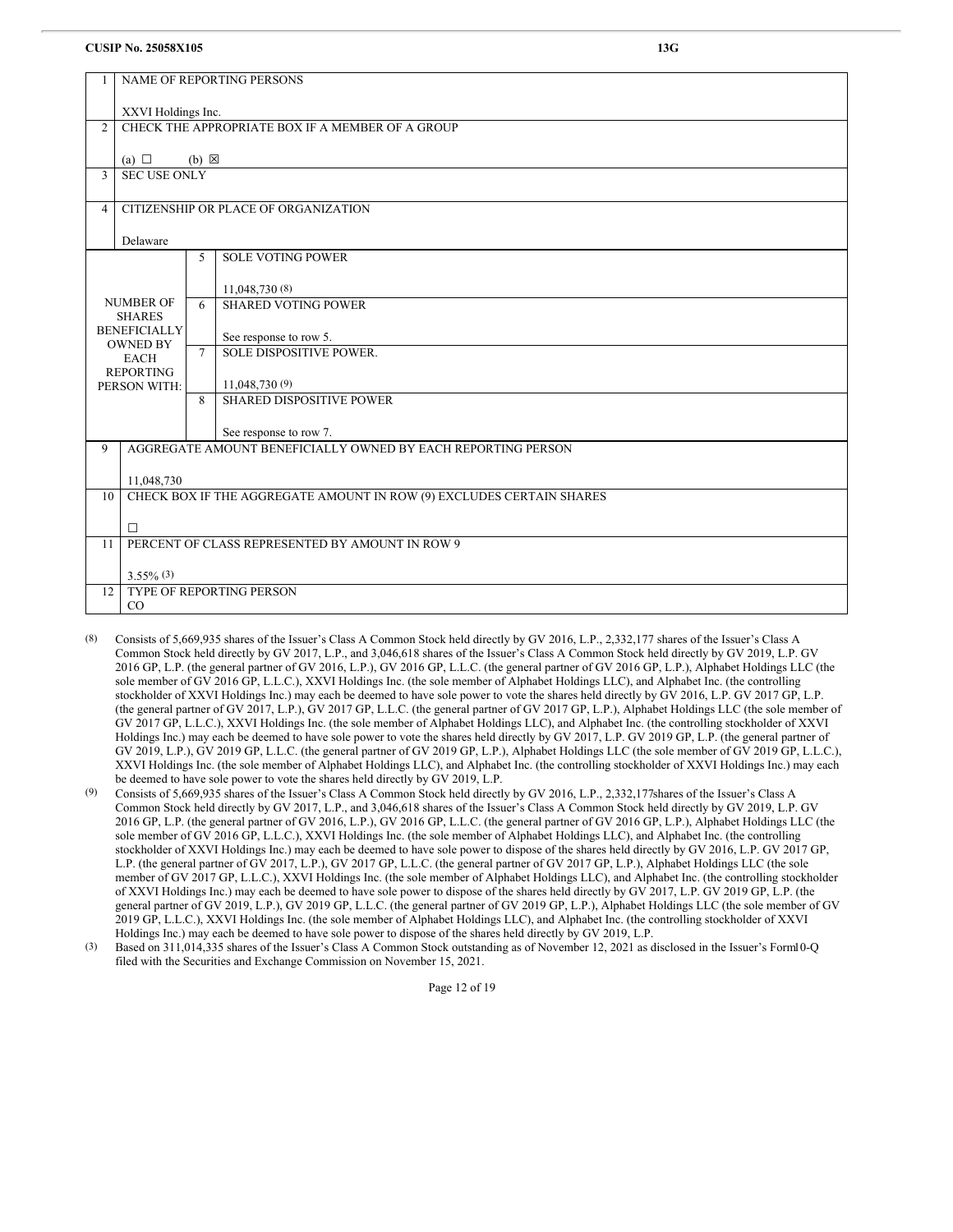|                                                                                                                                |                                                 |                 | <b>NAME OF REPORTING PERSONS</b>                                     |  |
|--------------------------------------------------------------------------------------------------------------------------------|-------------------------------------------------|-----------------|----------------------------------------------------------------------|--|
|                                                                                                                                | Alphabet Inc.                                   |                 |                                                                      |  |
| $\overline{2}$                                                                                                                 |                                                 |                 | CHECK THE APPROPRIATE BOX IF A MEMBER OF A GROUP                     |  |
|                                                                                                                                | (a) $\Box$                                      | $(b) \boxtimes$ |                                                                      |  |
| $\overline{\mathbf{3}}$                                                                                                        | <b>SEC USE ONLY</b>                             |                 |                                                                      |  |
| 4                                                                                                                              |                                                 |                 | CITIZENSHIP OR PLACE OF ORGANIZATION                                 |  |
|                                                                                                                                | Delaware                                        |                 |                                                                      |  |
|                                                                                                                                | <b>SOLE VOTING POWER</b><br>5                   |                 |                                                                      |  |
|                                                                                                                                |                                                 |                 | 11,048,730 (8)                                                       |  |
| <b>NUMBER OF</b><br><b>SHARES</b><br><b>BENEFICIALLY</b><br><b>OWNED BY</b><br><b>EACH</b><br><b>REPORTING</b><br>PERSON WITH: |                                                 | 6               | <b>SHARED VOTING POWER</b>                                           |  |
|                                                                                                                                |                                                 |                 | See response to row 5.                                               |  |
|                                                                                                                                |                                                 | $\tau$          | SOLE DISPOSITIVE POWER.                                              |  |
|                                                                                                                                |                                                 |                 | 11,048,730 (9)                                                       |  |
|                                                                                                                                |                                                 | 8               | <b>SHARED DISPOSITIVE POWER</b>                                      |  |
|                                                                                                                                |                                                 |                 | See response to row 7.                                               |  |
| 9                                                                                                                              |                                                 |                 | AGGREGATE AMOUNT BENEFICIALLY OWNED BY EACH REPORTING PERSON         |  |
|                                                                                                                                | 11,048,730                                      |                 |                                                                      |  |
| 10                                                                                                                             |                                                 |                 | CHECK BOX IF THE AGGREGATE AMOUNT IN ROW (9) EXCLUDES CERTAIN SHARES |  |
|                                                                                                                                | $\Box$                                          |                 |                                                                      |  |
| 11                                                                                                                             |                                                 |                 | PERCENT OF CLASS REPRESENTED BY AMOUNT IN ROW 9                      |  |
|                                                                                                                                | $3.55\%$ (3)                                    |                 |                                                                      |  |
|                                                                                                                                | <b>TYPE OF REPORTING PERSON</b><br>12<br>CO, HC |                 |                                                                      |  |
|                                                                                                                                |                                                 |                 |                                                                      |  |

- (8) Consists of 5,669,935 shares of the Issuer's Class A Common Stock held directly by GV 2016, L.P., 2,332,177 shares of the Issuer's Class A Common Stock held directly by GV 2017, L.P., and 3,046,618 shares of the Issuer's Class A Common Stock held directly by GV 2019, L.P. GV 2016 GP, L.P. (the general partner of GV 2016, L.P.), GV 2016 GP, L.L.C. (the general partner of GV 2016 GP, L.P.), Alphabet Holdings LLC (the sole member of GV 2016 GP, L.L.C.), XXVI Holdings Inc. (the sole member of Alphabet Holdings LLC), and Alphabet Inc. (the controlling stockholder of XXVI Holdings Inc.) may each be deemed to have sole power to vote the shares held directly by GV 2016, L.P. GV 2017 GP, L.P. (the general partner of GV 2017, L.P.), GV 2017 GP, L.L.C. (the general partner of GV 2017 GP, L.P.), Alphabet Holdings LLC (the sole member of GV 2017 GP, L.L.C.), XXVI Holdings Inc. (the sole member of Alphabet Holdings LLC), and Alphabet Inc. (the controlling stockholder of XXVI Holdings Inc.) may each be deemed to have sole power to vote the shares held directly by GV 2017, L.P. GV 2019 GP, L.P. (the general partner of GV 2019, L.P.), GV 2019 GP, L.L.C. (the general partner of GV 2019 GP, L.P.), Alphabet Holdings LLC (the sole member of GV 2019 GP, L.L.C.), XXVI Holdings Inc. (the sole member of Alphabet Holdings LLC), and Alphabet Inc. (the controlling stockholder of XXVI Holdings Inc.) may each be deemed to have sole power to vote the shares held directly by GV 2019, L.P.
- (9) Consists of 5,669,935 shares of the Issuer's Class A Common Stock held directly by GV 2016, L.P., 2,332,177shares of the Issuer's Class A Common Stock held directly by GV 2017, L.P., and 3,046,618 shares of the Issuer's Class A Common Stock held directly by GV 2019, L.P. GV 2016 GP, L.P. (the general partner of GV 2016, L.P.), GV 2016 GP, L.L.C. (the general partner of GV 2016 GP, L.P.), Alphabet Holdings LLC (the sole member of GV 2016 GP, L.L.C.), XXVI Holdings Inc. (the sole member of Alphabet Holdings LLC), and Alphabet Inc. (the controlling stockholder of XXVI Holdings Inc.) may each be deemed to have sole power to dispose of the shares held directly by GV 2016, L.P. GV 2017 GP, L.P. (the general partner of GV 2017, L.P.), GV 2017 GP, L.L.C. (the general partner of GV 2017 GP, L.P.), Alphabet Holdings LLC (the sole member of GV 2017 GP, L.L.C.), XXVI Holdings Inc. (the sole member of Alphabet Holdings LLC), and Alphabet Inc. (the controlling stockholder of XXVI Holdings Inc.) may each be deemed to have sole power to dispose of the shares held directly by GV 2017, L.P. GV 2019 GP, L.P. (the general partner of GV 2019, L.P.), GV 2019 GP, L.L.C. (the general partner of GV 2019 GP, L.P.), Alphabet Holdings LLC (the sole member of GV 2019 GP, L.L.C.), XXVI Holdings Inc. (the sole member of Alphabet Holdings LLC), and Alphabet Inc. (the controlling stockholder of XXVI Holdings Inc.) may each be deemed to have sole power to dispose of the shares held directly by GV 2019, L.P.
- (3) Based on 311,014,335 shares of the Issuer's Class A Common Stock outstanding as of November 12, 2021 as disclosed in the Issuer's Form10-Q filed with the Securities and Exchange Commission on November 15, 2021.

Page 13 of 19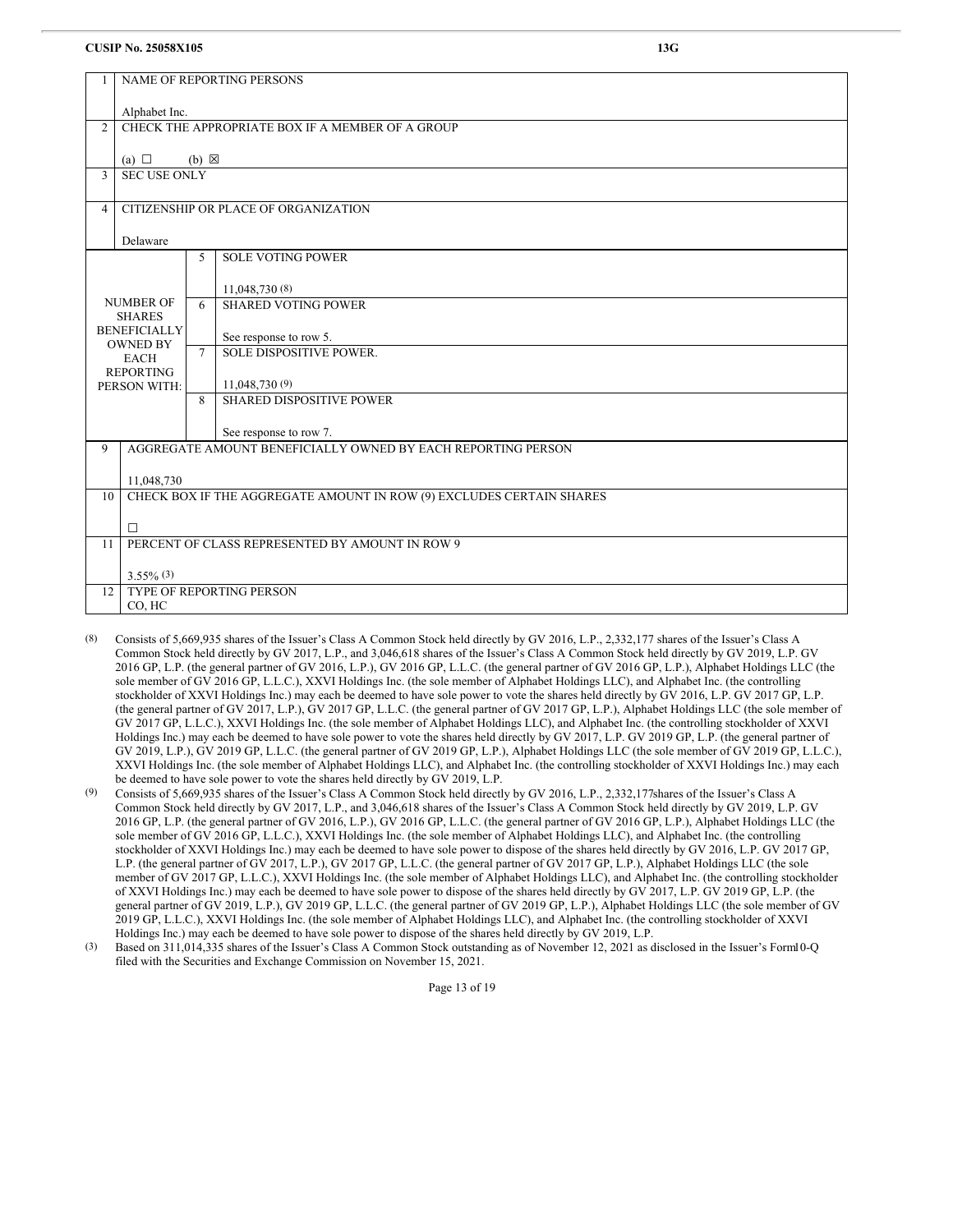# ITEM 1(A). NAME OF ISSUER

Desktop Metal, Inc.

#### ITEM 1(B). ADDRESS OF ISSUER'S PRINCIPAL EXECUTIVE OFFICES:

```
63 3rd Avenue
Burlington, Massachusetts, 01803
```
ITEM 2(A). NAME OF PERSONS FILING:

This statement is filed by the following entities, collectively referred to as the "Reporting Persons":

- GV 2016, L.P., a Delaware limited partnership
- GV 2016 GP, L.P., a Delaware limited partnership
- GV 2016 GP, L.L.C., a Delaware limited liability company
- GV 2017, L.P., a Delaware limited partnership
- GV 2017 GP, L.P., a Delaware limited partnership
- GV 2017 GP, L.L.C., a Delaware limited liability company
- GV 2019, L.P., a Delaware limited partnership
- GV 2019 GP, L.P., a Delaware limited partnership
- GV 2019 GP, L.L.C., a Delaware limited liability company
- Alphabet Holdings LLC, a Delaware limited liability company
- XXVI Holdings Inc., a Delaware corporation, and
- Alphabet Inc., a Delaware corporation

Each of GV 2016 GP, L.P. (the general partner of GV 2016, L.P.), GV 2016 GP, L.L.C. (the general partner of GV 2016 GP, L.P.), Alphabet Holdings LLC (the sole member of GV 2016 GP, L.L.C.), XXVI Holdings Inc. (the sole member of Alphabet Holdings LLC), and Alphabet Inc. (the controlling stockholder of XXVI Holdings Inc.) may be deemed to have sole power to vote or sole power to dispose of the securities owned directly by GV 2016, L.P.

Each of GV 2017 GP, L.P. (the general partner of GV 2017, L.P.), GV 2017 GP, L.L.C. (the general partner of GV 2017 GP, L.P.), Alphabet Holdings LLC (the sole member of GV 2017 GP, L.L.C.), XXVI Holdings Inc. (the sole member of Alphabet Holdings LLC), and Alphabet Inc. (the controlling stockholder of XXVI Holdings Inc.) may be deemed to have sole power to vote or sole power to dispose of the securities owned directly by GV 2017, L.P.

Each of GV 2019 GP, L.P. (the general partner of GV 2019, L.P.), GV 2019 GP, L.L.C. (the general partner of GV 2019 GP, L.P.), Alphabet Holdings LLC (the sole member of GV 2019 GP, L.L.C.), XXVI Holdings Inc. (the sole member of Alphabet Holdings LLC), and Alphabet Inc. (the controlling stockholder of XXVI Holdings Inc.) may be deemed to have sole power to vote or sole power to dispose of the securities owned directly by GV 2019, L.P.

ITEM 2(B). ADDRESS OF PRINCIPAL BUSINESS OFFICE, OR, IF NONE, RESIDENCE:

The address of the principal business office for each of the Reporting Persons is:

1600 Amphitheatre Parkway Mountain View, CA 94043

Page 14 of 19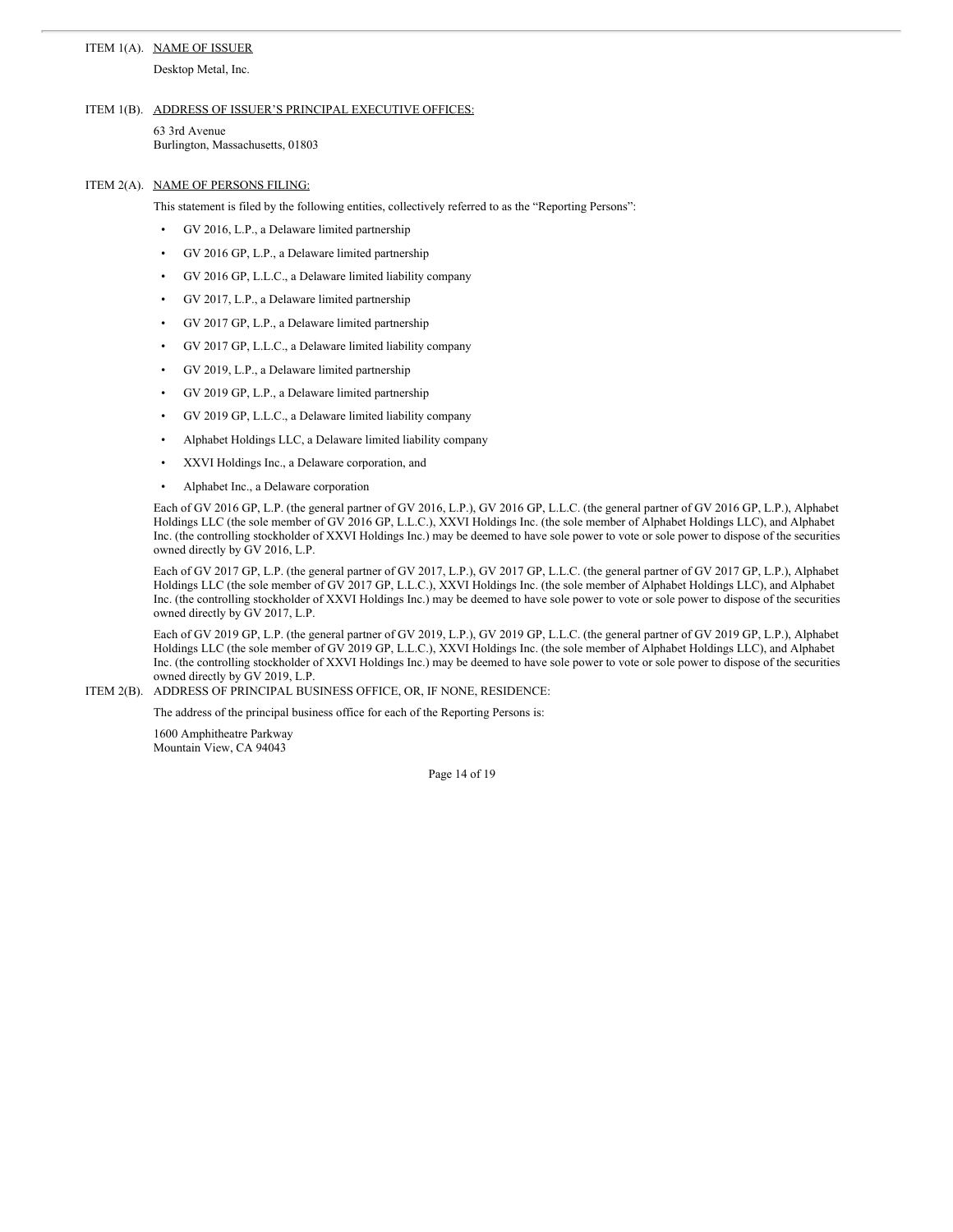### ITEM 2(C). CITIZENSHIP:

GV 2016, L.P. is a Delaware limited partnership, GV 2016 GP, L.P. is a Delaware limited partnership, GV 2016 GP, L.L.C. is a Delaware limited liability company, GV 2017, L.P. is a Delaware limited partnership, GV 2017 GP, L.P. is a Delaware limited partnership, GV 2017 GP, L.L.C. is a Delaware limited liability company, GV 2019, L.P. is a Delaware limited partnership, GV 2019 GP, L.P. is a Delaware limited partnership, GV 2019 GP, L.L.C. is a Delaware limited liability company, Alphabet Holdings LLC is a Delaware limited liability company, XXVI Holdings Inc. is a Delaware corporation, and Alphabet Inc. is a Delaware corporation.

# ITEM 2(D)/(E).TITLE OF CLASS OF SECURITIES AND CUSIP NUMBER:

Class A Common Stock, par value \$0.0001 per share CUSIP # 25058X105

# ITEM 3. Not Applicable.

# ITEM 4. OWNERSHIP:

Provide the following information regarding the aggregate number and percentage of the class of securities of the issuer identified in Item 1.

(a) Amount beneficially owned:

See Row 9 of cover page for each Reporting Person.

### (b) Percent of Class:

See Row 11 of cover page for each Reporting Person.

# (c) Number of shares as to which such person has:

(i) Sole power to vote or to direct the vote

See Row 5 of cover page for each Reporting Person.

- (ii) Shared power to vote or to direct the vote
- See Row 6 of cover page for each Reporting Person.
- (iii) Sole power to dispose or to direct the disposition of
- See Row 7 of cover page for each Reporting Person.
- (iv) Shared power to dispose or to direct the disposition of:

See Row 8 of cover page for each Reporting Person.

Page 15 of 19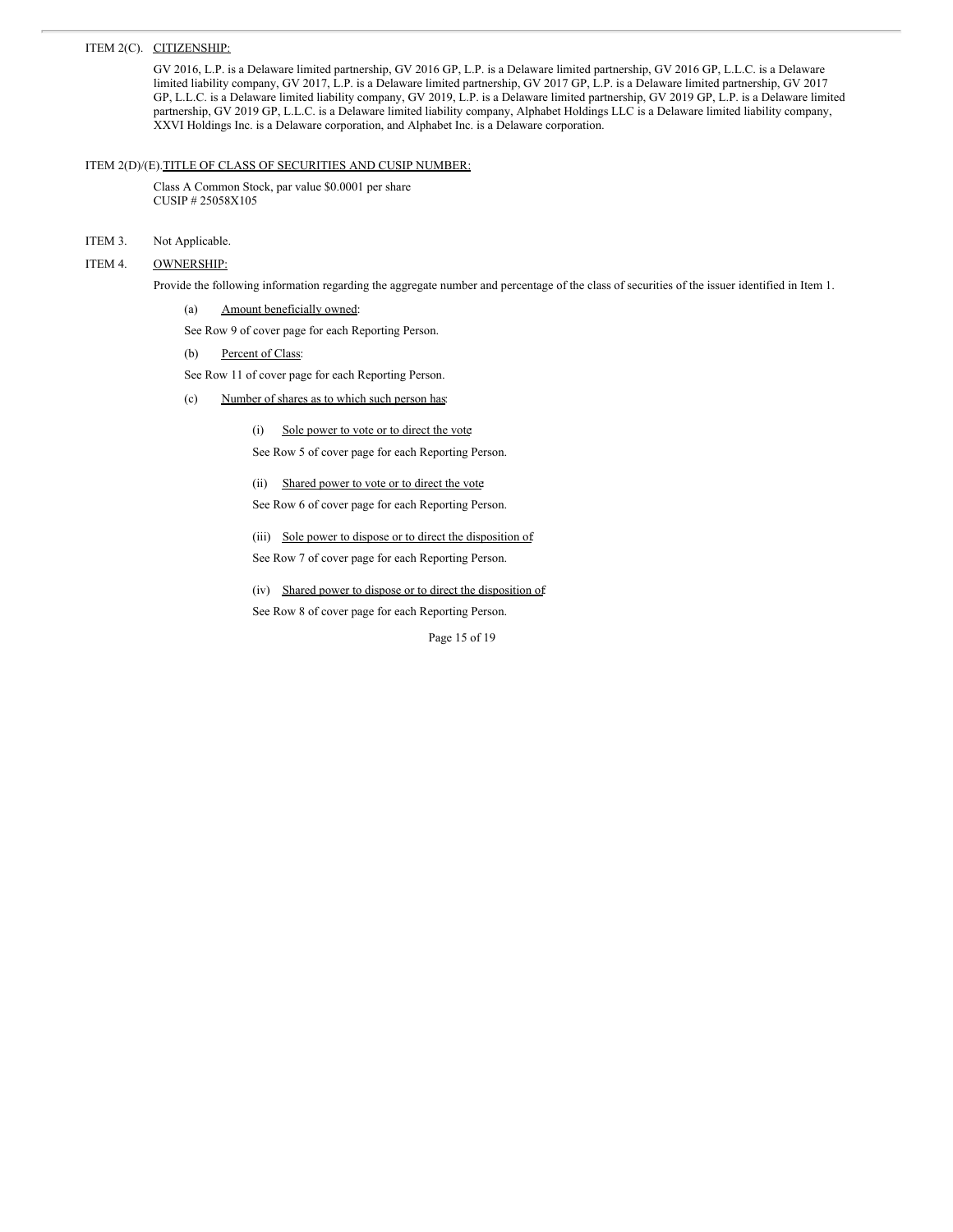| ITEM 5.  | OWNERSHIP OF FIVE PERCENT OR LESS OF A CLASS:                                                                                                                                                                                   |
|----------|---------------------------------------------------------------------------------------------------------------------------------------------------------------------------------------------------------------------------------|
|          | If this statement is being filed to report the fact that as of the date hereof the reporting person has ceased to be the beneficial owner of more<br>than 5 percent of the class of securities, check the following $\boxtimes$ |
| ITEM 6.  | OWNERSHIP OF MORE THAN FIVE PERCENT ON BEHALF OF ANOTHER PERSON:                                                                                                                                                                |
|          | Not Applicable                                                                                                                                                                                                                  |
|          |                                                                                                                                                                                                                                 |
| ITEM 7.  | IDENTIFICATION AND CLASSIFICATION OF THE SUBSIDIARY WHICH ACQUIRED THE SECURITY BEING REPORTED ON                                                                                                                               |
|          | BY THE PARENT HOLDING COMPANY:                                                                                                                                                                                                  |
|          | Not Applicable.                                                                                                                                                                                                                 |
|          |                                                                                                                                                                                                                                 |
| ITEM 8.  | IDENTIFICATION AND CLASSIFICATION OF MEMBERS OF THE GROUP:                                                                                                                                                                      |
|          | Not Applicable.                                                                                                                                                                                                                 |
|          |                                                                                                                                                                                                                                 |
| ITEM 9.  | NOTICE OF DISSOLUTION OF GROUP:                                                                                                                                                                                                 |
|          | Not Applicable.                                                                                                                                                                                                                 |
|          |                                                                                                                                                                                                                                 |
| ITEM 10. | <b>CERTIFICATION:</b>                                                                                                                                                                                                           |
|          | Not Applicable.                                                                                                                                                                                                                 |

Page 16 of 19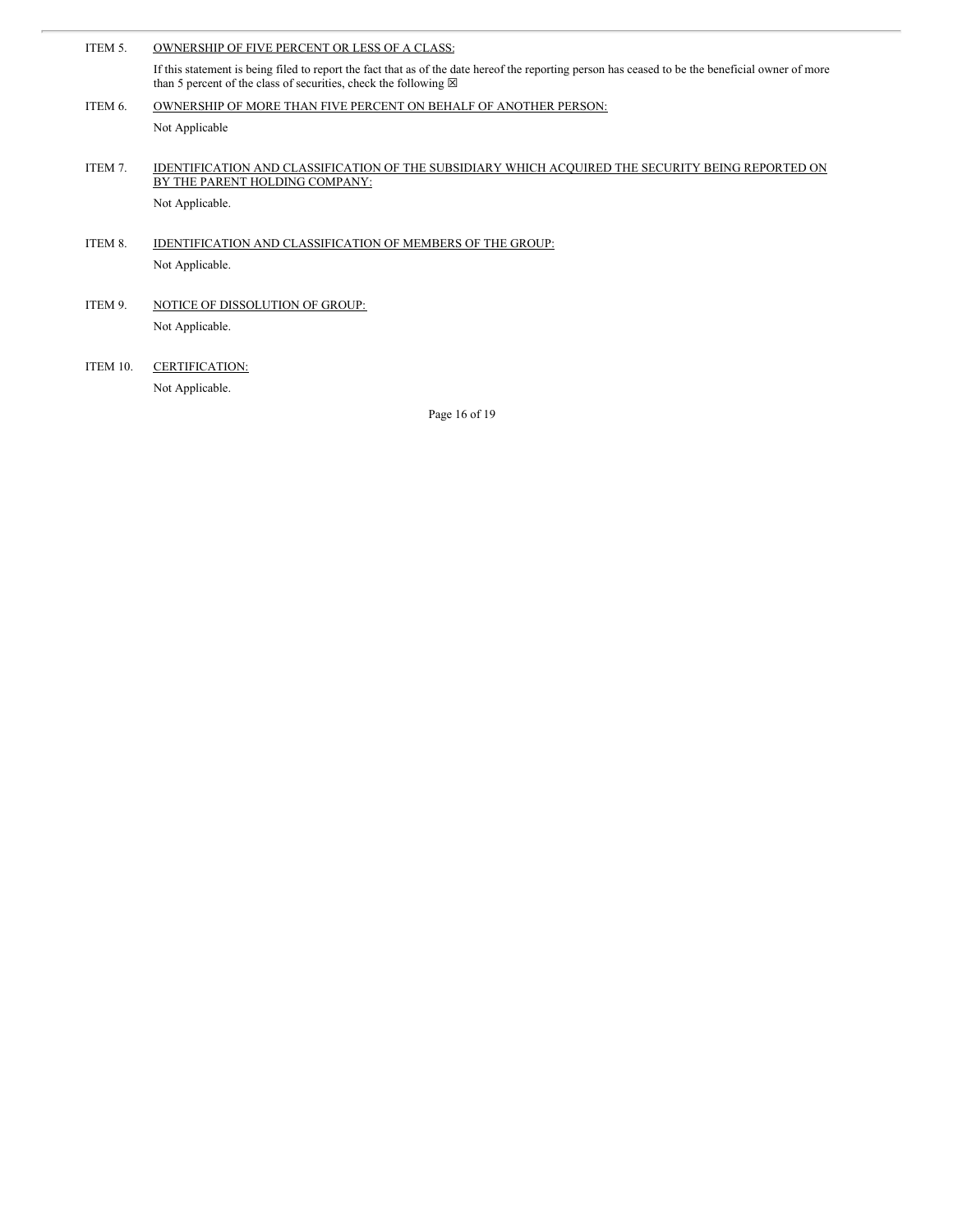### **SIGNATURES**

After reasonable inquiry and to the best of her or its knowledge and belief, each of the undersigned certifies that the information set forth in this statement is true, complete and correct.

Dated: February 11, 2022

# **GV 2016, L.P.**

- By: GV 2016 GP, L.P., its General Partner
- By: GV 2016 GP, L.L.C., its General Partner
- By: Alphabet Holdings LLC, its Sole Member
- By: /s/ Kathryn W. Hall
- Name: Kathryn W. Hall
- Title: Secretary

# **GV 2016 GP, L.P.**

- By: GV 2016 GP, L.L.C., its General Partner
- By: Alphabet Holdings LLC, its Sole Member
- By: /s/ Kathryn W. Hall
- Name: Kathryn W. Hall

Title: Secretary

#### **GV 2016 GP, L.L.C.**

By: Alphabet Holdings LLC, its Sole Member

- By: /s/ Kathryn W. Hall
- Name: Kathryn W. Hall
- Title: Secretary

# **GV 2017, L.P.**

- 
- By: GV 2017 GP, L.P., its General Partner<br>Bv: GV 2017 GP, L.L.C., its General Partn By: GV 2017 GP, L.L.C., its General Partner
- By: Alphabet Holdings LLC, its Sole Member

#### By: /s/ Kathryn W. Hall

- Name: Kathryn W. Hall
- Title: Secretary

# **GV 2017 GP, L.P.**

- By: GV 2017 GP, L.L.C., its General Partner
- By: Alphabet Holdings LLC, its Sole Member
- By: /s/ Kathryn W. Hall
- Name: Kathryn W. Hall<br>Title: Secretary
- Secretary

# **GV 2017 GP, L.L.C**

By: Alphabet Holdings LLC, its Sole Member

| By: | /s/ Kathryn W. Hall |  |
|-----|---------------------|--|
|     |                     |  |

- Name: Kathryn W. Hall Title: Secretary
- 

# **GV 2019, L.P.**

- By: GV 2019 GP, L.P., its General Partner
- By: GV 2019 GP, L.L.C., its General Partner
- By: Alphabet Holdings LLC, its Sole Member

| /s/ Kathryn W. Hall<br>By: |
|----------------------------|
|----------------------------|

- Name: Kathryn W. Hall<br>Title: Secretary Secretary
- 

Page 17 of 19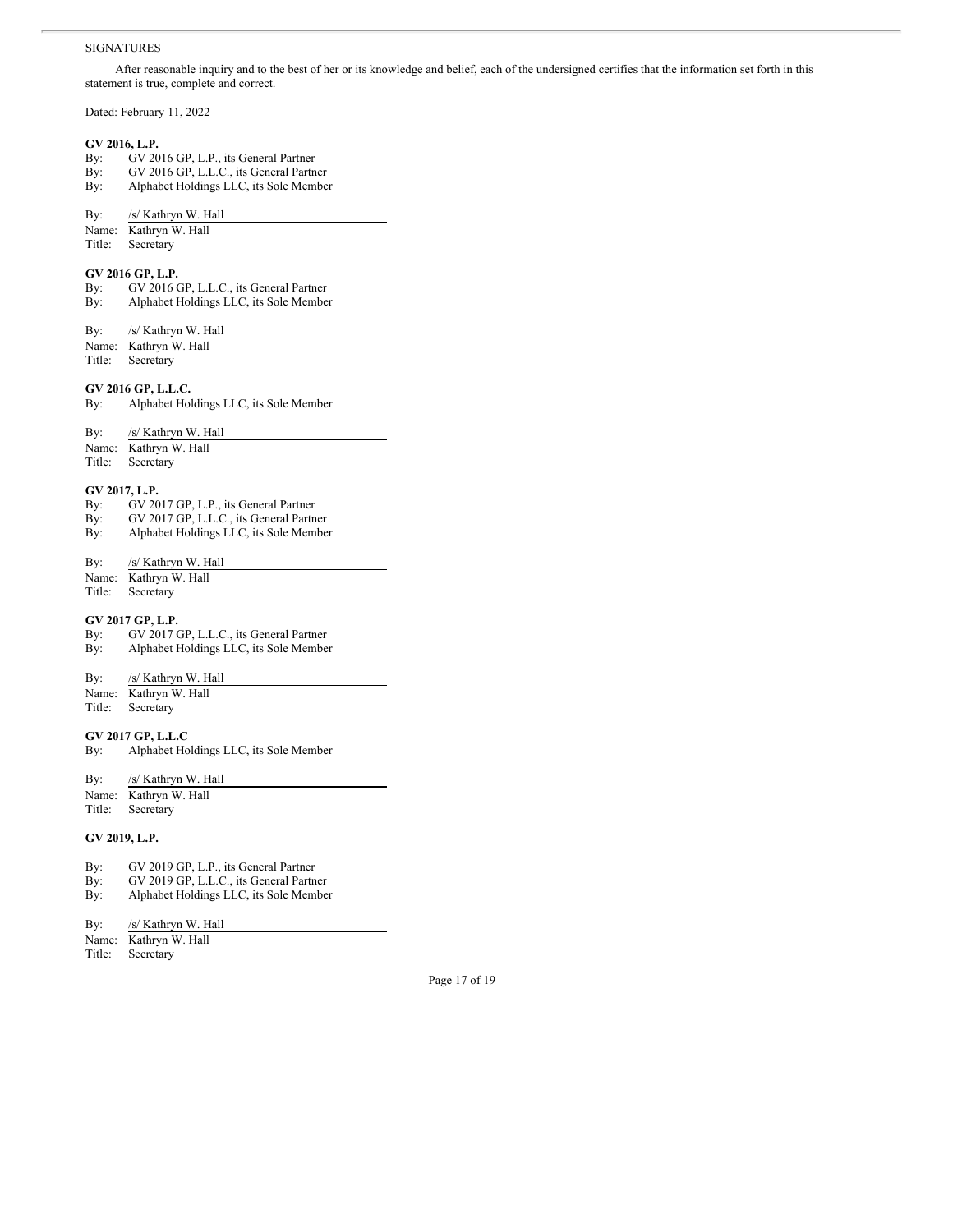#### **GV 2019 GP, L.P.**

By: GV 2019 GP, L.L.C., its General Partner

By: Alphabet Holdings LLC, its Sole Member

# By: /s/ Kathryn W. Hall

Name: Kathryn W. Hall Title: Secretary

# **GV 2019 GP, L.L.C.**

By: Alphabet Holdings LLC, its Sole Member

By: /s/ Kathryn W. Hall

Name: Kathryn W. Hall Title: Secretary

# **Alphabet Holdings LLC**

| By: | /s/ Kathryn W. Hall   |
|-----|-----------------------|
|     | Name: Kathryn W. Hall |
|     | Title: Secretary      |

# **XXVI Holdings Inc.**

| $\rm\,By:$ | /s/ Kathryn W. Hall        |
|------------|----------------------------|
|            | Name: Kathryn W. Hall      |
| Title:     | <b>Assistant Secretary</b> |

# **Alphabet Inc.**

| $\mathbf{By:}$ | /s/ Kathryn W. Hall        |
|----------------|----------------------------|
|                | Name: Kathryn W. Hall      |
|                | Title: Assistant Secretary |

Page 18 of 18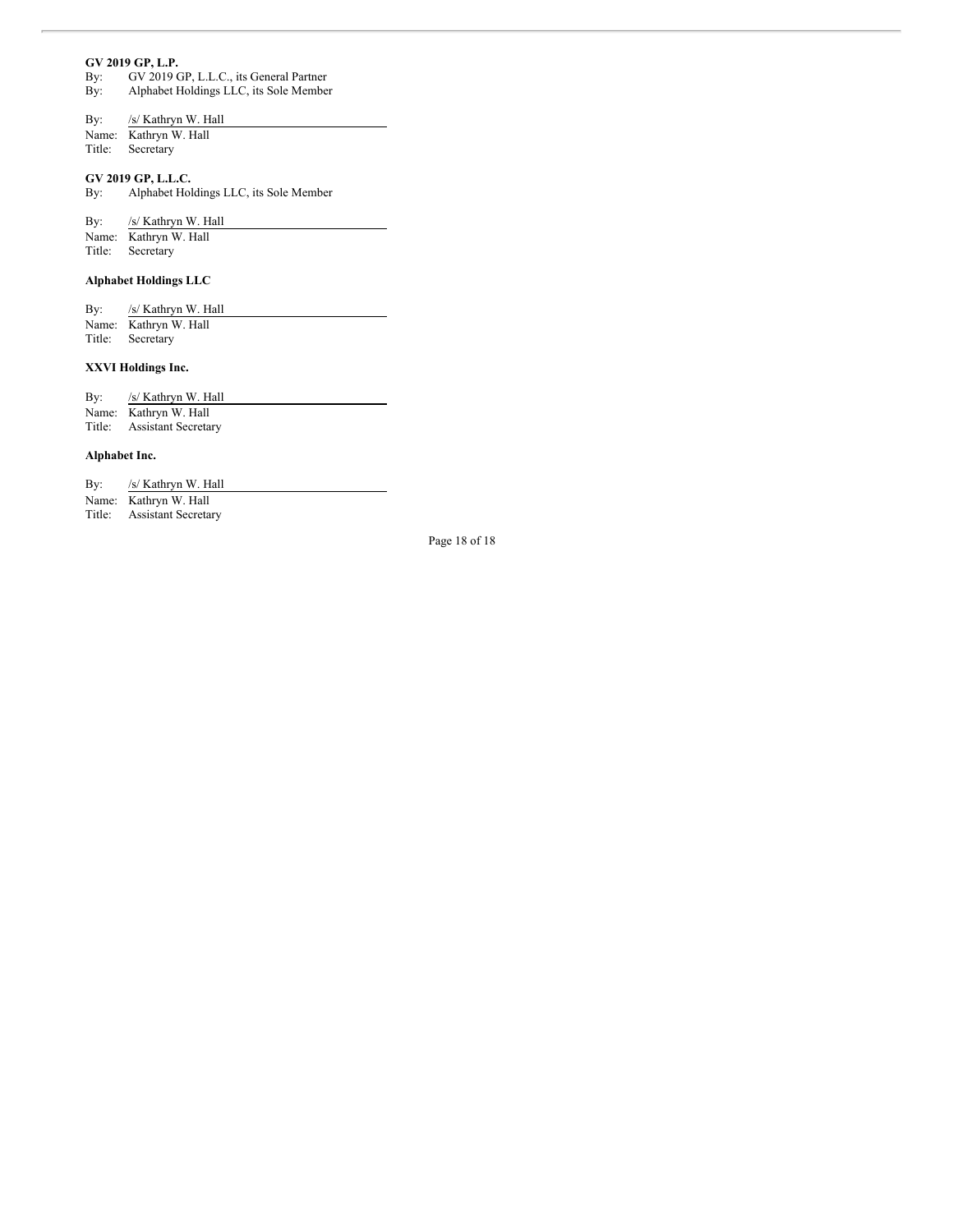**E x h ib i t** Exhibit A: Agreement of Joint Filing **Found on Sequentially N u m b e r e d P a g e** 2 3

Page 19 of 19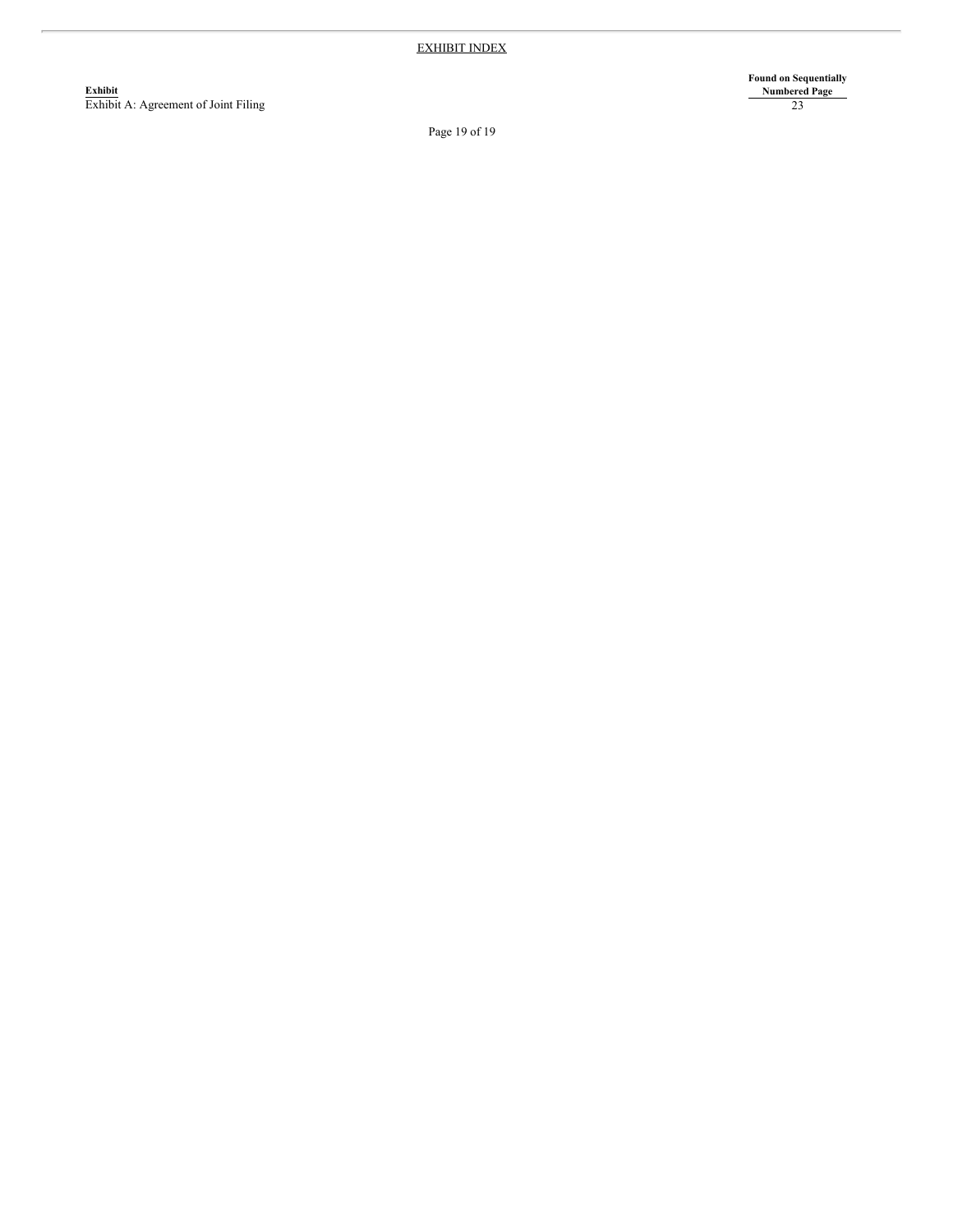# EXHIBIT A

#### Agreement of Joint Filing

The undersigned hereby agree that a single Schedule 13G (or any amendment thereto) relating to the Class A Common Stock of Desktop Metal, Inc. shall be filed on behalf of each of the undersigned and that this Agreement shall be filed as an exhibit to such Schedule 13G.

Date: February 11, 2022

#### **GV 2016, L.P.**

- By: GV 2016 GP, L.P., its General Partner
- By: GV 2016 GP, L.L.C., its General Partner
- By: Alphabet Holdings LLC, its Sole Member

By: /s/ Kathryn W. Hall

- Name: Kathryn W. Hall
- Title: Secretary

### **GV 2016 GP, L.P.**

- By: GV 2016 GP, L.L.C., its General Partner
- By: Alphabet Holdings LLC, its Sole Member
- By: /s/ Kathryn W. Hall
- Name: Kathryn W. Hall
- Title: Secretary

#### **GV 2016 GP, L.L.C.**

- By: Alphabet Holdings LLC, its Sole Member
- By: /s/ Kathryn W. Hall
- Name: Kathryn W. Hall
- Title: Secretary

#### **GV 2017, L.P.**

- By: GV 2017 GP, L.P., its General Partner
- By: GV 2017 GP, L.L.C., its General Partner
- By: Alphabet Holdings LLC, its Sole Member

#### By: /s/ Kathryn W. Hall

Name: Kathryn W. Hall

Title: Secretary

### **GV 2017 GP, L.P.**

- By: GV 2017 GP, L.L.C., its General Partner
- By: Alphabet Holdings LLC, its Sole Member

#### By: /s/ Kathryn W. Hall

Name: Kathryn W. Hall Title: Secretary

# **GV 2017 GP, L.L.C**

By: Alphabet Holdings LLC, its Sole Member

# By: /s/ Kathryn W. Hall

Name: Kathryn W. Hall Title: Secretary

#### **GV 2019, L.P.**

- By: GV 2019 GP, L.P., its General Partner
- By: GV 2019 GP, L.L.C., its General Partner
- By: Alphabet Holdings LLC, its Sole Member

#### By: /s/ Kathryn W. Hall

- Name: Kathryn W. Hall
- Title: Secretary

#### **GV 2019 GP, L.P.**